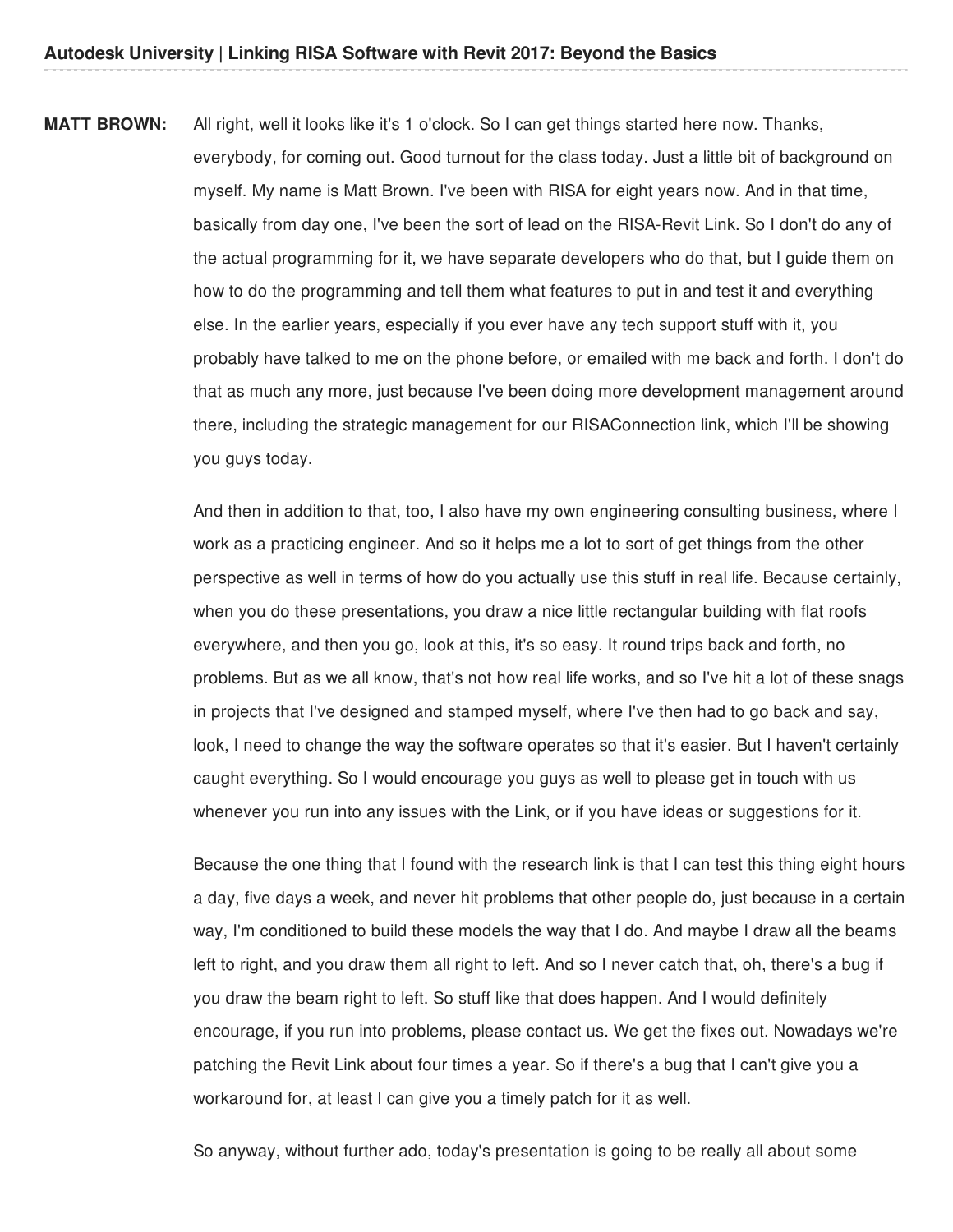advanced topics and troubleshooting. So I'm assuming you may know something about round tripping with Revit already with RISA. If you don't, there's a lot of good videos up on our web site, including last year's presentation that I gave that was all about the roundtrip workflow and about how to bring rebar and foundations back and forth. With this class, though, I wanted to touch on a number of specific subjects where it's problems that I see people run into again and again. And I sort of wanted to address this whole frequently asked questions, almost.

So what I've done is I've put together a slide show that can also sort of act as an FAQ. And I was going to print it out and hand it out to everybody, but in my experience, when I've taught classes like that before, everybody just sits and reads the handout all day and doesn't look up at the screen. So in lieu of that, what I'm going to do is make this available to you guys as a PDF. So after the class is over, if you want to drop ovv your business card or pick up one of mine up at this table here, and shoot me an email or if you leave me your business card I'll email it over to you. And that way you'll be able to get a copy of this, so that you can use as a reference. And then also, I've got a direct channel with you so that we can talk back and forth if you run into problems using the link or anything else. So I'm available any time to discuss anything with the RISA-Revit Link. My goal is just to promote it for as many of you guys to use it for as much stuff as possible.

All right. So this is a slide that I am mandated to just have in here, but I don't expect anybody to read it. This was just the class summary. And learning objectives. We're going to skip right on by that. And before I begin, I just want to give you guys a little bit of an update on where things stand. We released our final link for Revit 2016 back in-- I think it was May or June, probably. That's done now. Revit 2016 development is finished. So if you're still stuck on 2016, you can use that Link. But you're not getting the new features that are coming forward. Currently all of our development's occurring on the Revit 2017 platform. We've got an update coming to it that's going to be out next month. It's actually just been delayed because I've been out here doing all this stuff, and I still have to finish testing it. And that is just sort of a pick up of bug fixes that people found over the summer that we've gotten in there. So when that's available, I would definitely recommend updating it.

We're working on this RISAConnection Link right now that I'm going to show at the end of the day today. That's going to be rolled out as part of our final Revit 2017 Link that's going to come out at the same time as our first Revit 2018 Link. So basically whenever Autodesk comes out with a new version of Revit, we halt all development on the previous version,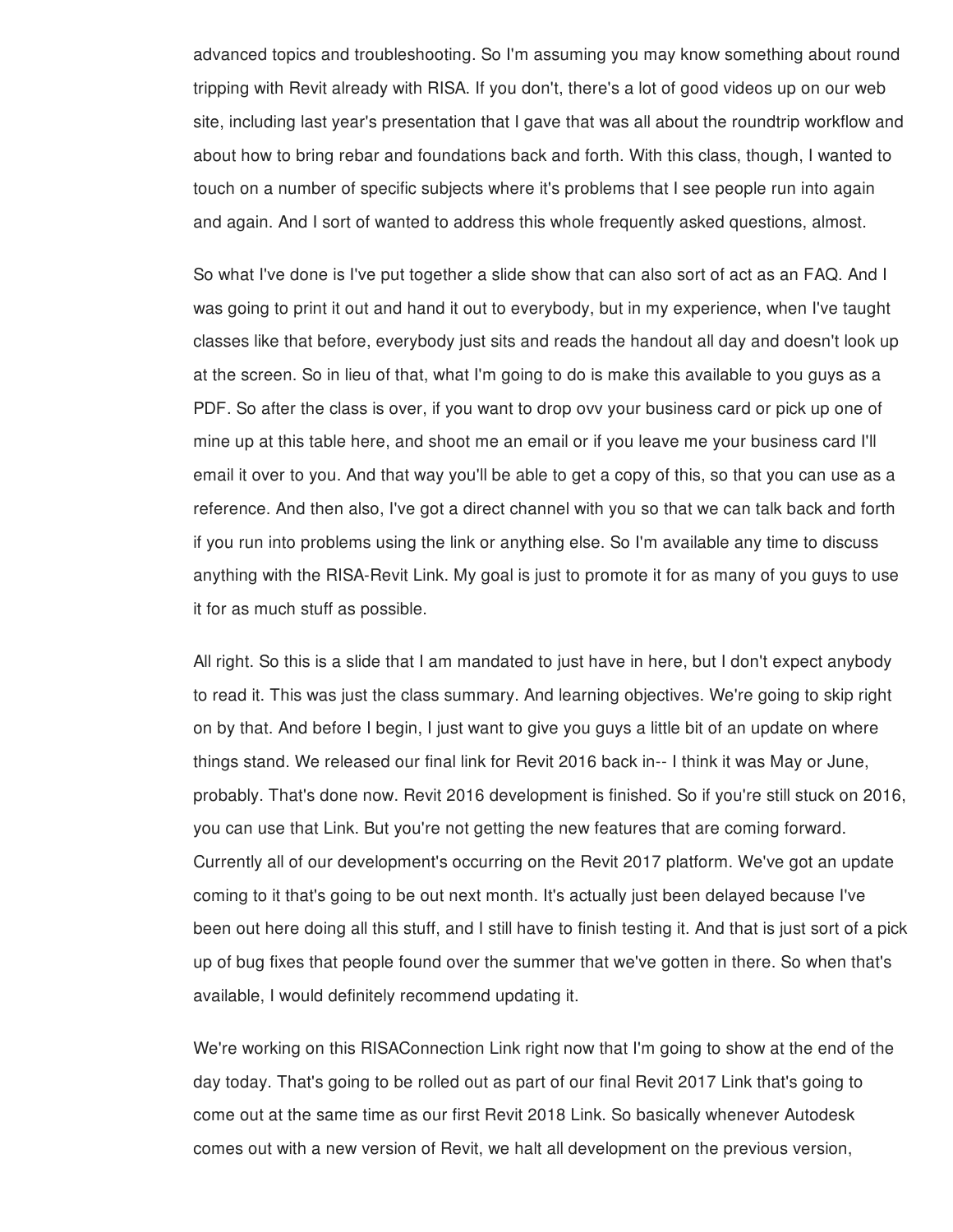release a link with whatever we've done up to that point, and then move forward on the new platform. Because it's just too time consuming to develop simultaneously in multiple Revit platforms at the same time. So you can expect in the Spring, when Revit 2018-- or whatever they call it-- comes out, that you'll see two new Revit Links, one for 2017, one for 2018. They'll be functionally identical, but they will also have that connection link in there.

All right. So these are some of the common topics that I've run into with just tech support and other issues. So as you can see up here, I'm not going to bother reading them off, because we're going to be going through these on slides one by one. But these are important for how you go back and forth between RISA and Revit. And here's just a few more of them that I've got up here. And then lastly, of course, the steel connections, as well, which is a new feature.

So let's start off and talk about coordinate systems for a minute. And what I'm going to do is I'm going to run through the slide show first, then I'm going to pull up a model, and we're going to sort of live fix some of these issues so you can see how it's done. There's a lot of confusion over coordinate systems with Revit because Revit has two different coordinate systems. They have a survey base point in a project base point. And depending on who sets up your Revit model, especially if you're dealing with an architect, they may be working off of one coordinate system versus another.

Now, the survey base point is intended to be some sort of actual location as determined by a survey. So as you can see here, for example, I could have my base level at 1,078 feet. And while it doesn't matter in general, you'll find that if you bring a model into RISA with this coordinate system, your numbers are all huge. And so it can make it a little bit difficult to work with some times, versus dealing with a project base point, where we're talking about zero. I mean, a great example of this is my node coordinates in RISA, for example. Do I want my node coordinates of this floor to be 1090.618746255? No. I just want it to be 12.0000. So that way if I need to add in new members, I can easily drop in a node there. So I would definitely recommend paying attention to what coordinate systems you have in your Revit model. And when possible, work off of the project base point. Because that's the whole point of the project base point, is that we can give ourselves a convenient 000 in the model to work with.

Now-- yes?

**AUDIENCE:** Just a quick question on that. So if we're using [INAUDIBLE] to [INAUDIBLE]

**MATT BROWN:** Well, you can pick-- the Revit model always has a shared coordinate system, whether you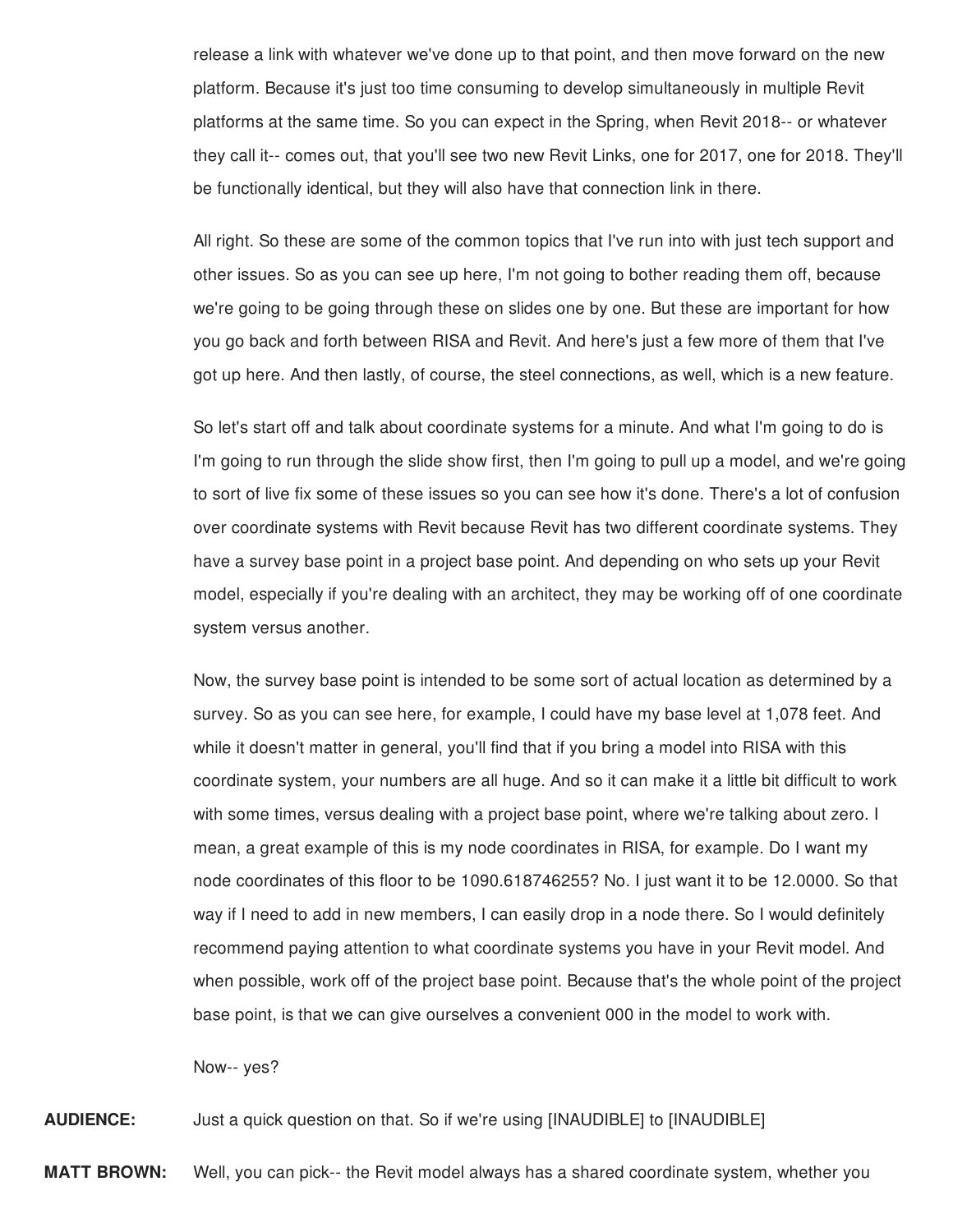want it or not. So they're both present. And what you can do is you can pick, when you export to RISA, which coordinate system you want to go with. So I always lean towards project, but I'll always pay attention to project. And we'll see in the model here, too, how we can view these things both ways.

Another factor to that as well is true North versus project North. Once again, when you're coordinating with civil, they're are going to be very concerned about where the true North is for getting all their site stuff done. But when we actually go in and do the design, I don't want to design a skewed building like this, primarily because, when we go in and do things like, say, seismic or wind load generation, I'm generating along two global axes, x and z. And if I generate a horizontal and a vertical load here, none of my moment frames here are orthogonal to that load. So my design's not going to make any sense. So that's why we want to use a project North orientation. But once again, you get to choose which ones you want to export when you go back and forth.

So right here is a screenshot from the RISA-Revit Link, where I'm showing you-- this is the area where you choose which one you're going to go with. So these dropdowns allow you to choose project or survey, project North or true North. So this is something you want to pay close attention to when you're doing your importing and your exporting, as to which system you're using.

All right. The next item relates to RISAFloor. So for those of you who don't know, we have two different analysis and design softwares, RISA3D and RISAFloor. RISAFloor is our building design software, whereas RISA3D is more of a general purpose software. Because RISAFloor does building design specifically, and because Revit is building information modeling, they tend to integrate with each other more tightly than RISA3D and Revit do. Because RISAFloor knows things like slabs and slab openings, and decks and joists and stuff like that. Whereas RISA3D is really just all about members and columns and beams and whatever.

So with RISAFloor, though, it does carry one limitation, which ultimately will be removed from the program, but you can't believe how difficult it is to pull this out. Although it sounds simple. In RISAFloor, you can only slope the topmost level in your structure. Which means that if you have a low roof, like I'm illustrating right here, you can't slope that in the program. And so, what we have to do is we have to basically flatten the low slope roofs when we go back and forth. Now, certainly if this was a high sloped roof, I would take a totally different approach to how I would do this. I would export this separately as what I call RISA3D only members, and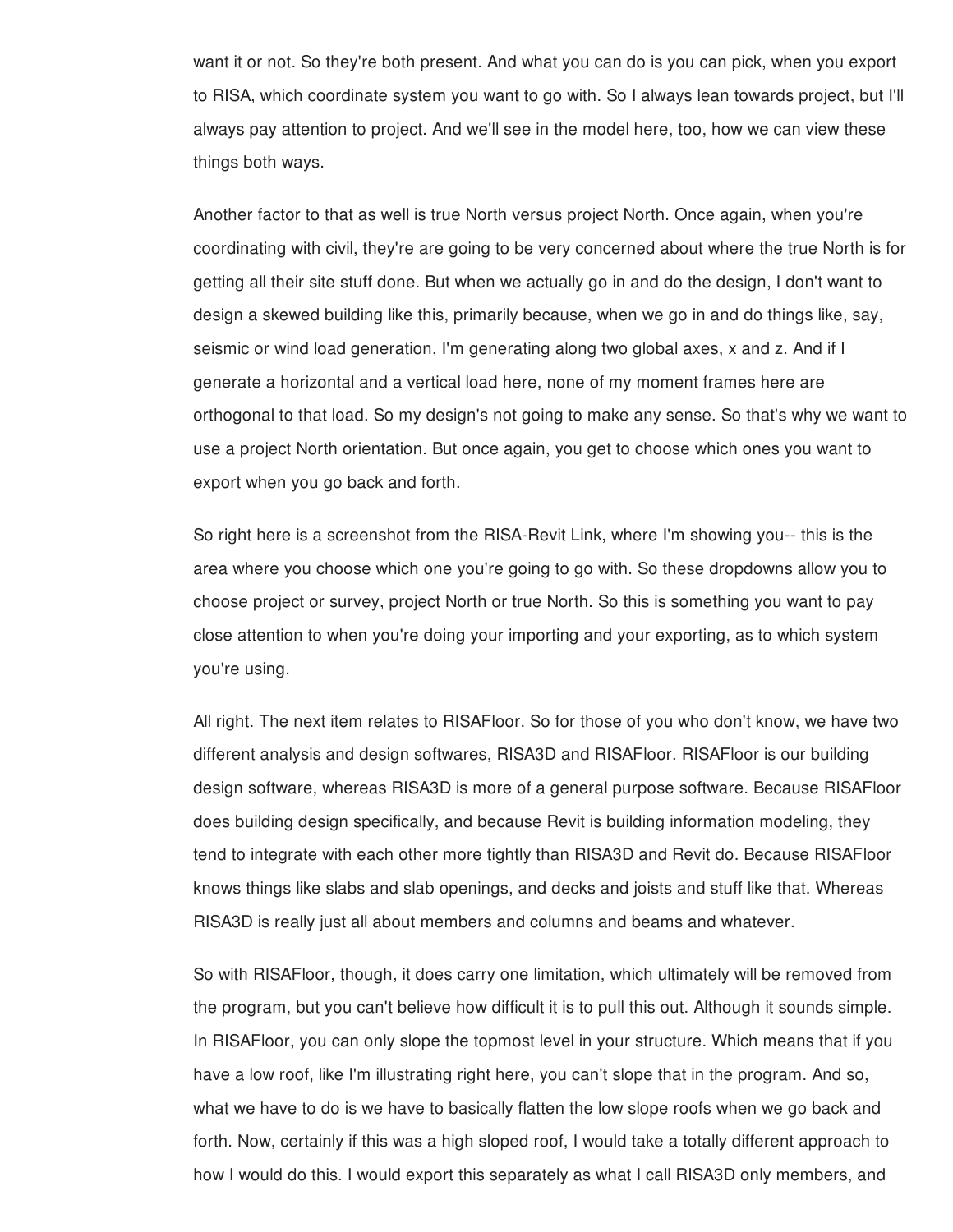we'll see that a few slides later. But for right now, let's say that this is a quarter inch on 12 just for drainage. Well, in terms of structural analysis, it doesn't make any difference whether that's flat or whether it has that quarter inch on 12 slope. So in order to make it friendly for RISAFloor, I will project those beams to be flat in the analytical model, and keep them sloped for the physical model. So my drawings look correct, but my analysis occurs as though the beams were flat. That gets me around that limitation in RISAFloor.

Now, something else about sloping members. When we're talking about the top most level where you are allowed to do sloped roofs, another important thing that I see people usually aren't aware of is that in RISAFloor, you have to do a positive offset when you slope a floor. Which means that if I have a bottom of roof level and a top of roof level in Revit, I always want to reference all of my roof beams to that bottom of roof level that's down at the eve, and then give them a positive offset as opposed to referencing them all to the top of roof level, and then saying this end is at negative 3 and that end is at negative 2. Because RISAFloor is not going to support that either.

Again, not too difficult to do. And in fact, if you made the mistake right now in this model of calling these all out as part of the top of roof, it's really easy in the revenue model just to change the reference level that you have. So you can see that we have a reference level drop down in Revit for the beam to pick which floor this is part of, and if I just change that from top of roof to bottom of roof, those numbers will automatically upset so that the beams-- or, updates so that the beam stays in the same place. But now they're all positive instead of negative. So small issues, but important things to pay attention to.

Now, if I'm going to do that projection of the analytical model, I do have to choose which model I'm going to export to RISAFloor. And I would want to choose analytical as opposed to physical. So in our example from a couple slides back here-- let me just hop back to this one. There we go. In this example, if I export physical, this will try to come over as sloped. It'll say it doesn't support slope framing at a lower level. It'll automatically flatten it, which won't seem like a bad thing, until I come back into Revit and it will actually flatten those physical members and pull them all up and kill my slope, which then is going to mess up all my drawings. So this is where I want to make sure, when I choose the dropdown of which model to export, that I choose the analytical model instead. So sort of small settings that have a big impact on how you go back and forth in the software.

The next thing is managing levels. Oftentimes, especially when you're coordinating with other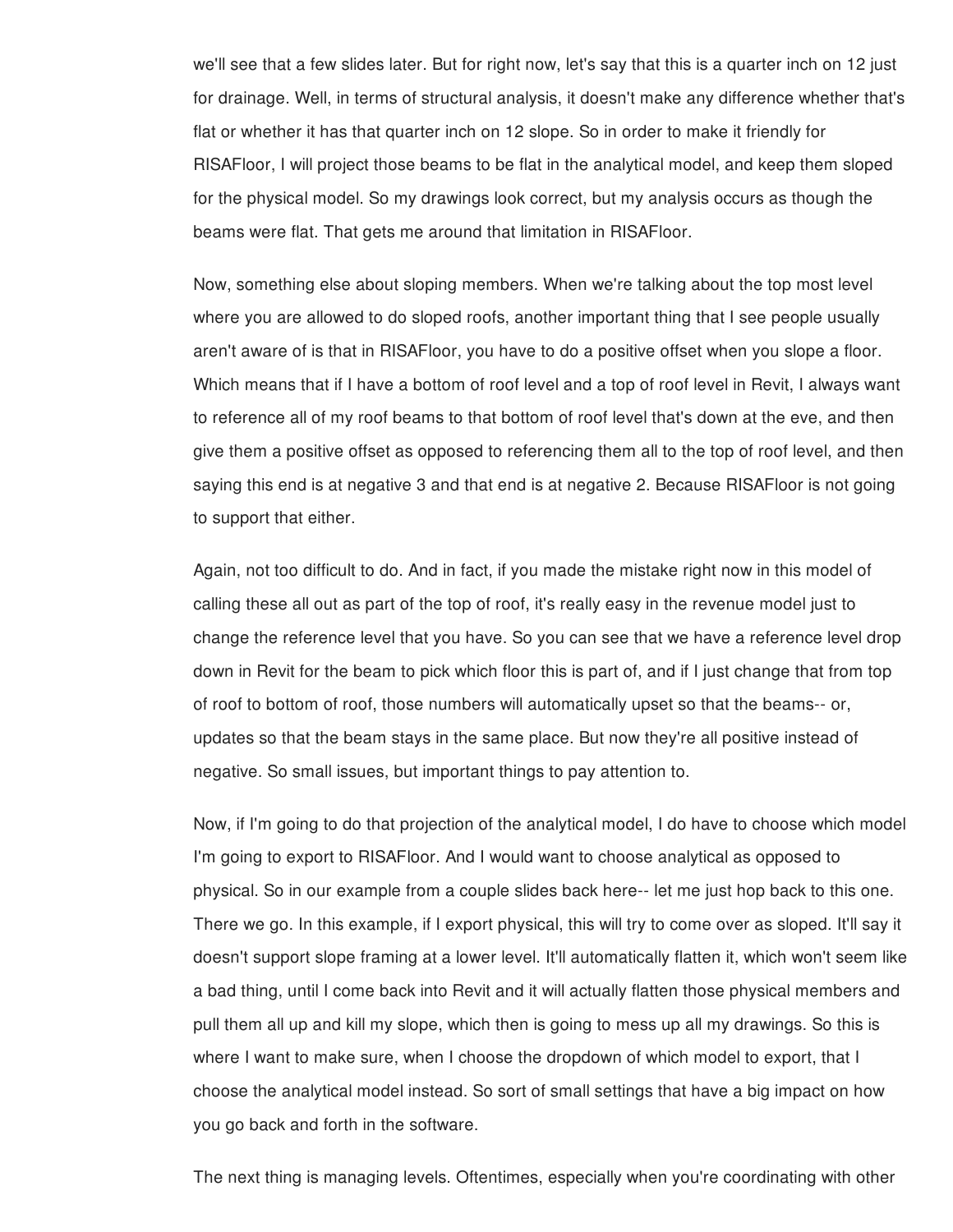disciplines, they will create all sorts of levels in your Revit model that have nothing to do with the structure, like my type of toilet stalls level here, for example. You see a lot of models come through that are just riddled with all these excess levels that have nothing to do with the structure. And the problem is that when we go over into RISAFloor, the link was built with the notion that each level in Revit is its own floor. So if I export this model as is over into RISAFloor, I'm going to have a whole structural floor system created that's at top of toilet stalls. And all it's going to have is just columns. But the program's then going to try to want to define a diaphragm there, figure out how much seismic force the toilet stalls are getting, all of this other stuff. We don't want to do that.

So what I recommend doing is using the RISA parameters to indicate to RISA that that is not a structural floor. And the way you do that is, in the RISA-Revit Link up on the top toolbar, there is this button called RISA Parameters. And these are basically extra checkboxes in Revit that you can use to set up things that the RISA-Revit Link cares about. So first things first, you're going to want to turn those parameters on, and one of those parameters is called the reesa structural floor. And if that box is checked-- this is a property of the level by the way-- then we will bring it as a floor into RISAFloor. If it's not checked, we will basically ignore that level. And so in this case, it would make sense to uncheck that box for top of toilet stalls but leave it checked for level 3.

Now, RISAFloor aside, we also have RISA-3D, and as I mentioned, RISA3-D is a wide open program. You can do a geodesic dome in RISA-3D. It doesn't care about the concept of floors. It has no concept of floors or levels. So by contrast, one of the issues you can run into when you go back and forth between RISA-3D and Revit is that RISA-3D, when it comes into Revit, it doesn't know what levels are what, so it just creates them wherever it sees fit. And sometimes that won't make sense. So for example, if I export this frame into Revit, it might create all of these levels right in here, because it's just interpreting where the tops and bottoms of certain members are.

So what you can do to get around this is you can set up your levels in Revit ahead of time. So for example, for this frame, I would just set up three levels of ground, eve, and peak. And then when you import into Revit, you have an option of either Create New Levels As Required or Use Only Existing Levels. So if I check the box says Use Only Existing Levels, it won't add or delete any of my Revit levels. It will just basically tie these members to the nearest level that makes sense, and use those in this case.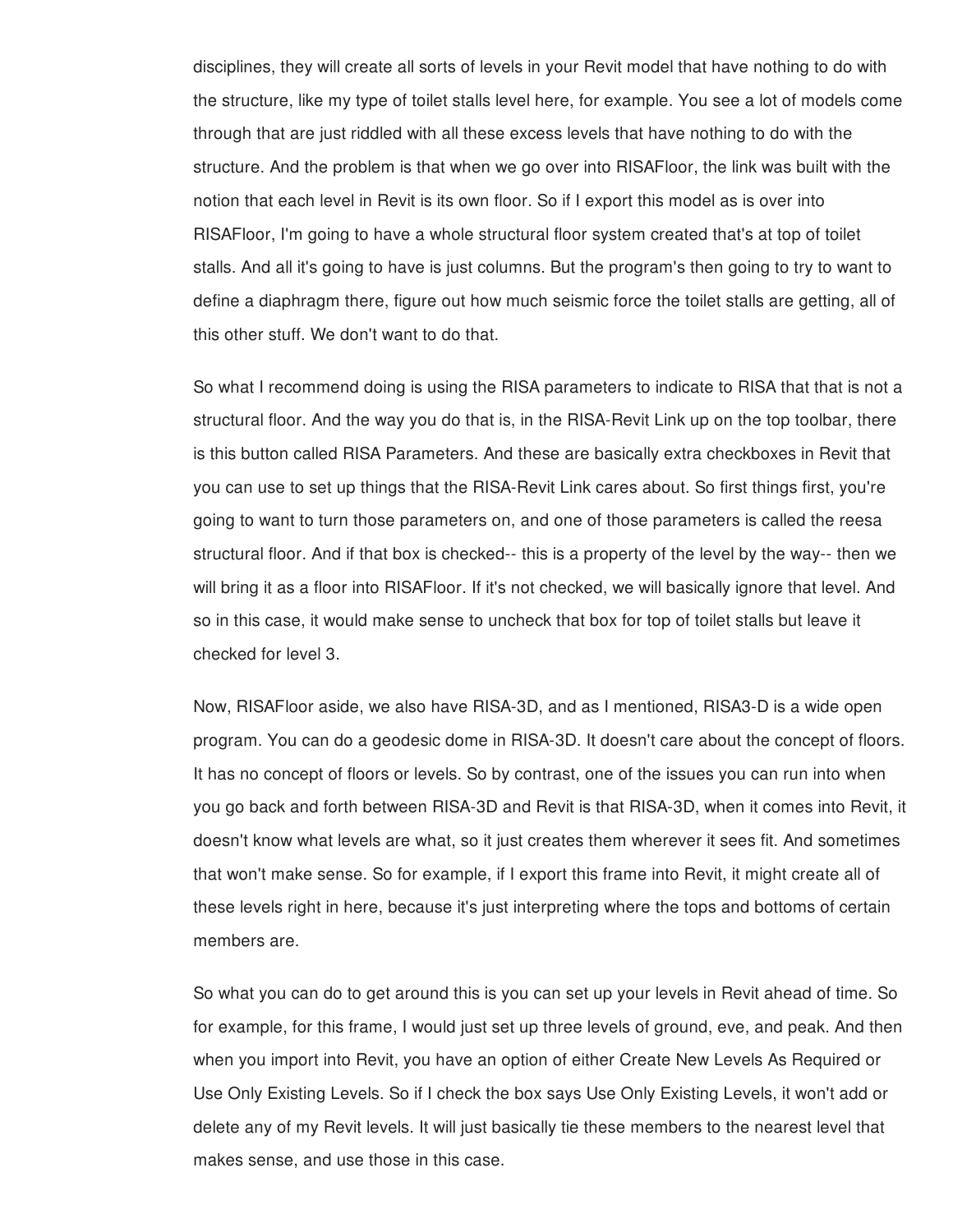All right. Now, RISAFloor has a special license, RISAFloor ES, which is for elevated two-way concrete slab design. And with RISAFloor ES, you can do the design of elevated two-way concrete slabs. However, coming back to the parameter issue, the program needs to know whether your floor is supposed to be a beam supported floor or a two-way slab floor. Because we really can't tell. Especially when you have concrete beams and slabs, we can't figure out- do you just mean to basically have this be a one-way floor, where it's just sitting on these concrete beams? Or is this all cast in place. There's no way for the program to ever figure that out. So you as the engineer need to specify it. And you can do it, once again, with the RISA parameters. So each level, in addition to having a structural floor check box, has an elevated slab check box. If you check that box, then when you bring it over, we will do a two-way FEA analysis of the floor, like it's a concrete two-way slab. If it's unchecked, then we're just going to treat that as a deck, basically, whether it's a precast concrete or metal deck, or composite deck or something else, sitting on top of beams. So we need to know this ahead of time. That's another important parameter to check. And then whenever you're exporting elevated slabs, you need to make sure to check the box in here for elevated slabs to get those to go out to RISAFloor.

Another big issue that you run into a lot is miscellaneous elements. This is a lot of [? facia ?] steel, little miscellaneous steel, [? davits, ?] all these other weird little things that really have nothing to do with the larger structural design of the building, but they get included in the Revit model, because you're trying to make the Revit model complete for the drawings. And certainly, if I have this little single angles here that are supporting a sign or a break or something like that, I want those present in the Revit model, but I don't want to have these little single angles considered in my lateral analysis and design of the building. I mean, they're totally irrelevant. But they will get in the way. And in a lot of cases, too, with the way these are modeled, they'll just be floating in the Revit model, because they're where they need to be. But then when you go into RISA-3D, for example, you'll get instability because you've got these members floating there that have nothing to do with anything.

So what you want to do with those elements is the same thing that you want to do with small wall openings that are basically insignificant. So if I had two pipes coming through here that are a six inch diameter pipe, I'm designing this as a shear wall. I don't want the shear wall to have to consider the subtraction of this area in the meshing and the design and the rebar. I mean, these are really small openings, but they need to be there for multi-discipline coordination. So I also-- similar to the miscellaneous steel-- want to shut those off. What I can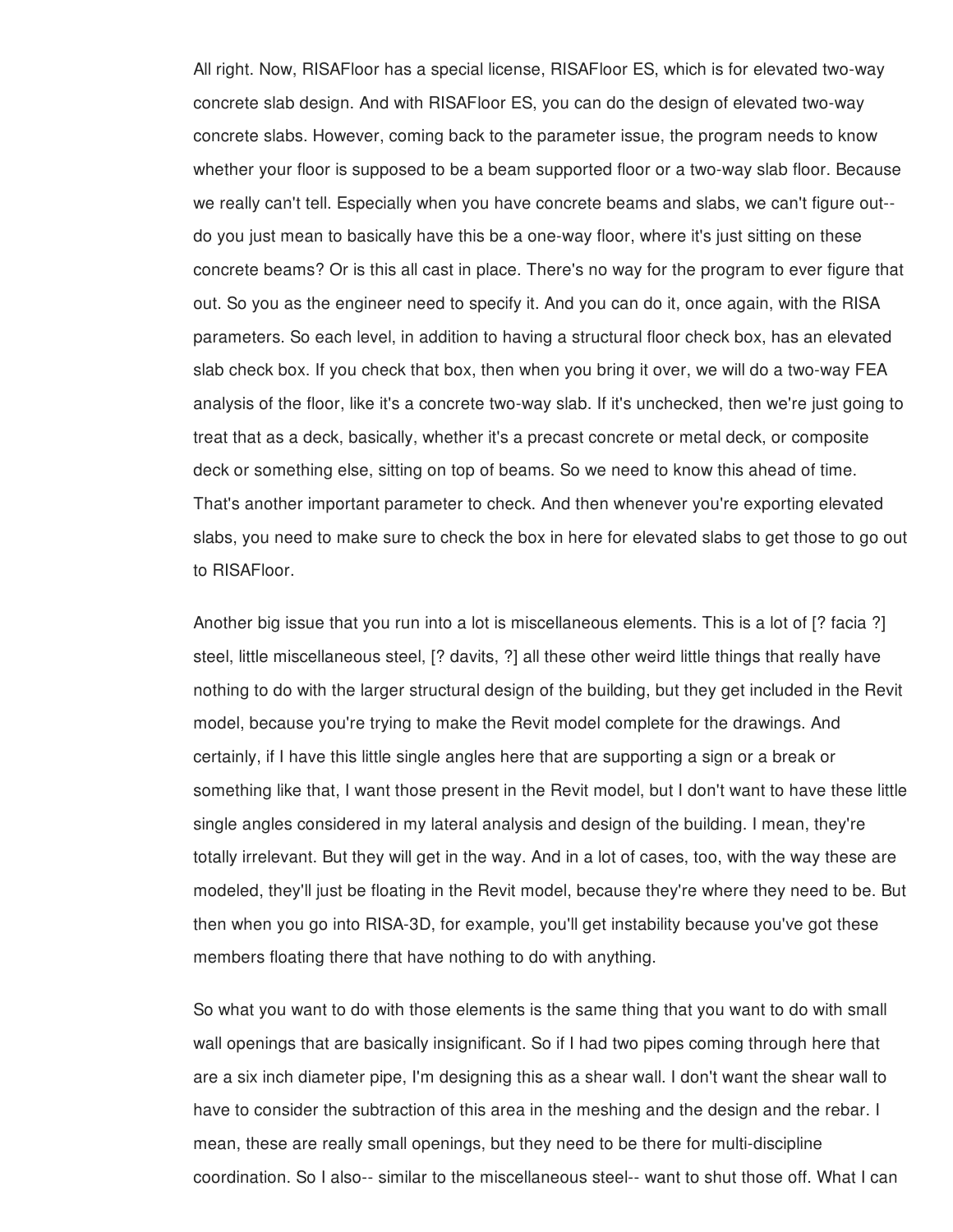do is, Revit has this checkbox called Enable Analytical Model on all the elements in there. And if you uncheck that box, it shuts off the analytical model for that element. And what that means is that the RISA-Revit Link will ignore that element. So we won't send it back and forth. So with these angles and with those small wall openings, if I uncheck the Enable Analytical, then I don't get the little frames, and I don't get the little holes in there. So what you see on the screen here is what RISA will see, but it will preserve those openings and those little single angles in the Revit model, even when you do round trips back and forth, so that your drawings don't get messed up.

Another important thing to bring up is model backups. Because no matter how hard you try to get everything right on your first try or your 10th try, inevitably you will miss something, and something may go wrong. So what we introduced in the Revit Link last year was that now, immediately prior to doing any import or export operation with the RISA-Revit Link, it does a complete backup of your project. So it takes a snapshot of your Revit model, your RISA model, all of the exchange files, the solution files, basically any file on your computer that's related to either of these two. And it copies them all into a folder called import backup or export backup, depending on which way you're going.

And so what that allows you to do is basically take it complete step back from where you were just by copying those files in. So here you'll see that on my computer, it created this import backup folder. And it put both my model, .rfl's, the floor file, the exchange file, the solution and results is the sr, I don't even know what the temp file's for, but I'm sure it's important, and the .rvt file. So if I did an import into Revit, and all of sudden I'm like, oh, crap, it just blew away all my beams. Like, this is really bad. Instead of freaking out about it, I'm simply going to close the model, and go into this import backup folder, and just drag all these files out to the main folder, overriding the files that were just created during that import. And that's basically stepped the whole project back to five minutes ago before I blew away all my beams. So that allows me to experiment and do things without worrying about losing all of my data. So that import backup and export backup folders, I've found to be very useful.

They're also great for tech support, too. So if you ever run into an issue where you can't figure out what's going on, obviously I need to be able to recreate it on my own computer back at the RISA office in order to figure out what the issue is. So what I'll ask is that you basically zip up all the files in your import or export backup folder, and just email me that zip file. And then on my computer, I have your exact project in the state it was before you hit Import, and so then I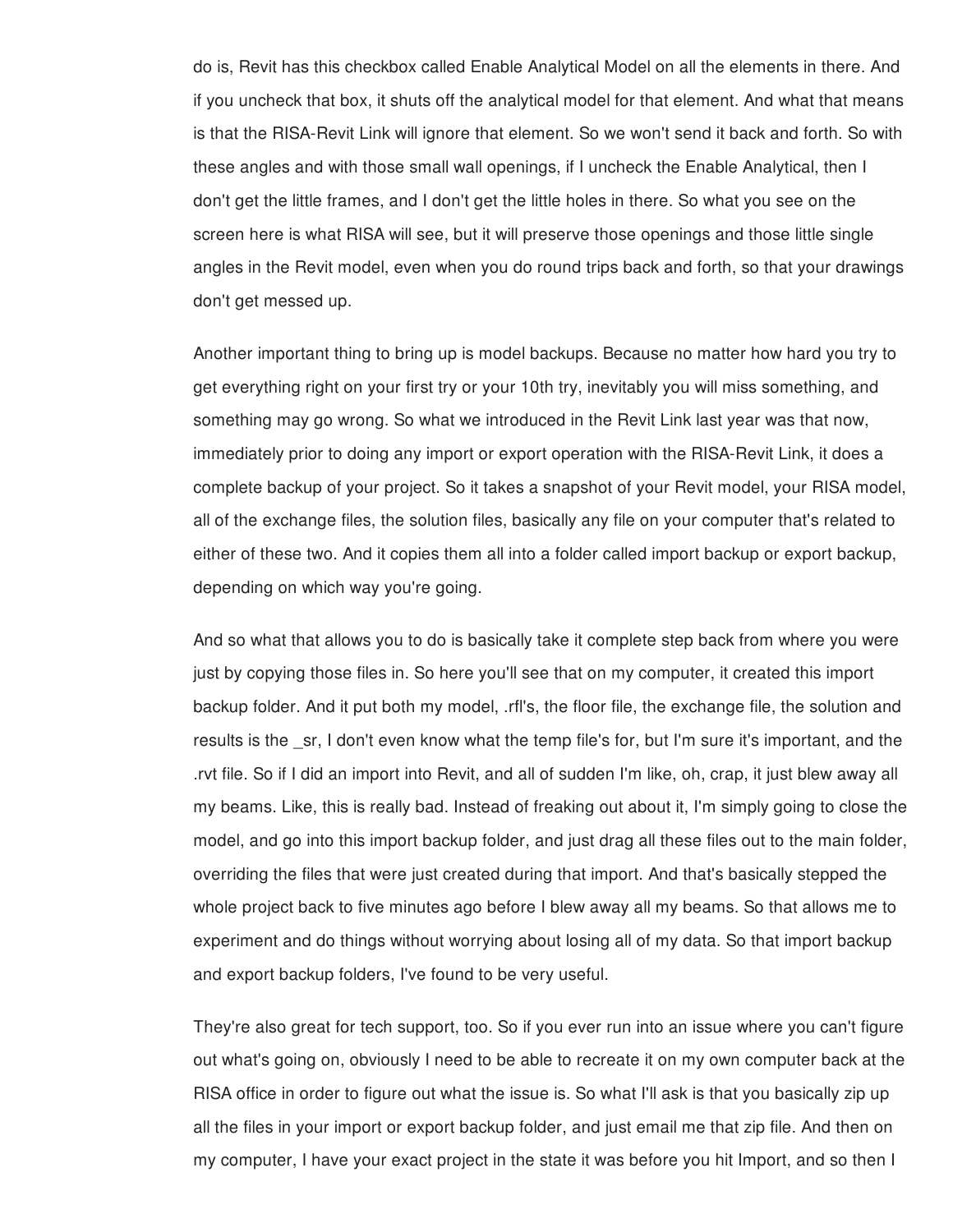can hit Import on my computer and get the same whatever thing happened occurring on mine, so I can recreate it.

Yeah?

- **AUDIENCE:** Does that just keep one iteration?
- **MATT BROWN:** Yes, by default it keeps one iteration. But if you want to, you can manually go in and basically create zip files each time you do that, and then save those zip files somewhere else. So that would actually allow you to keep snapshots of your project throughout as it goes along, in case you ever needed to go back several iterations.

All right. Another big topic is RISA-3D only members. This relates to RISAFloor. So basically with RISAFloor, there's certain complex structures that can't be done. trusses, for example, can't be done directly in RISAFloor. But RISAFloor has a RISA-3D model embedded underneath it that can do all of the complicated geometry. So what I would do in this case is I would model the top cord of that truss as a beam in RISAFloor. when I solve it in RISAFloor it's going to say it fails, but then when I go into RISA-3D underneath RISAFloor, I can model the bottom cord and all the webs in there and get a full FEA on that.

The trick to that is that I need to call out all the members that I want to be RISA-3D only members as horizontal bracings. You see there's a structural usage parameter on those members. And if you call it as horizontal bracing, RISAFloor will ignore it and it will pass right through to the RISA-3D model underneath RISAFloor. The same is true for braces as well. So if I model an element as a brace, it'll pass right through and just appear in RISA-3D under RISAFloor. And so you can see right here, in this case, the pink and red members, and then the other pink braces here, those came over as RISA-3D only members. But you won't see those in RISAFloor when you go to the full model view, there.

Custom families as are another common thing that I see people using. A lot of times, maybe the default wide flange family that Revit ships with is missing parameters that you need for this, that, or the other thing. We absolutely support the use of doing custom families. But what you need to do for that-- there's a checkbox in the program to set, but also the folder structure is critical. So if you take a look at the default rivet libraries, if you go to, say, the US imperial library, which is a default in there, there's a subfolder called structural framing, and a subfolder underneath that called steel. So when you import a steel beam in to Revit, we need to know where to go find that family. So we just take a look in the structural framing subfolder, and the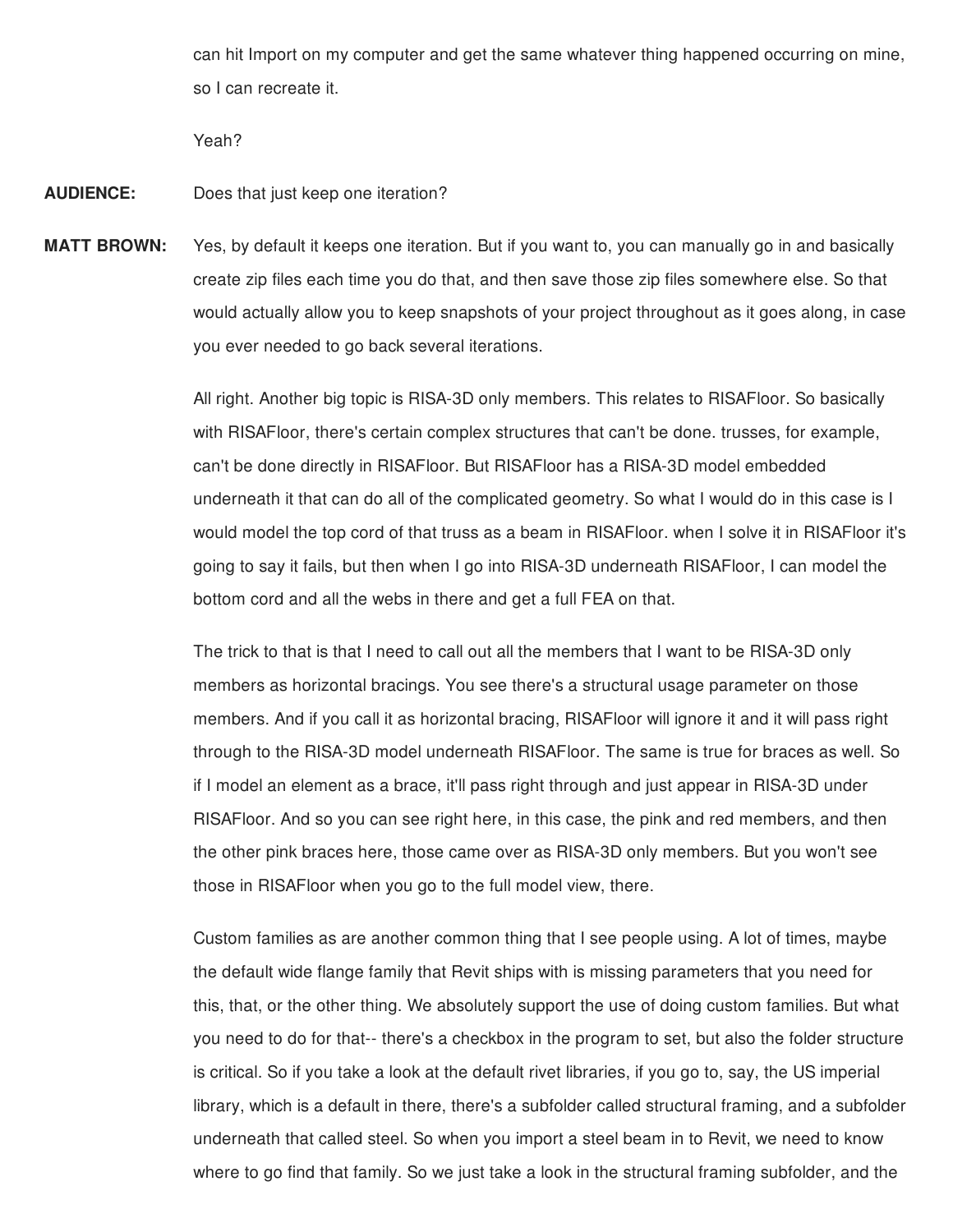steel subfolder underneath that.

So if I'm going to build out my whole parallel library, I need to make sure that it follows this exact folder structure from Revit. And the other thing, too, is you can't do a subfolder. So I can't do Structural Framing backslash Steel backslash Matt's Steel Shapes, because it won't look underneath that. That was sort of a time thing with the Link, because in theory, if we supported subfolders, we would have to run down all the subfolders that were underneath there, looking around. And there could be conflicts. So for right now, we just sort of make you stick with that format.

And the way you can set that is in the RISA-Revit Link under the Advanced tab. So you'll see there's a shape library options, so in addition to the default Revit shape libraries, if you have your own shape libraries, you can just browse to where that is. You just want to sort of put the parent folder in that area there. And then, during import, it will look in a subfolder for structural framing, or structural columns, or what have you, for the custom shapes that you're using.

Another issue related to coordination is the ability to see your RISA member labels in Revit. So what we had in the past was, RISA would have its own label for the beam, Revit would have its own [? bim ?] ID for the beam, and it was hard to tell. So when you're trying to talk to somebody, one guy's got the RISA model open, the other guy's got the Revit model open. You're on the phone, and you're like, yeah, I don't-- why is M134 doing this? He's going, I don't know, what is M134? Well, we now import the RISA member labels as a parameter in Revit, and you can tag those. So if you use the beam annotations tool in Revit, you'll see there's an option for the RISA label. And so then in my Revit model, you see right here it has the F2 M13 F2 M12. The F2 is the floor level it's at, so puts that prefix in there. But basically now I can map 1 to 1 what those member labels are. So it makes it a lot easier when coordinating with people to go back and forth.

Now, I mentioned earlier about the RISA-3D only members for the trusses. And I mentioned how we could shut off the miscellaneous steel for analysis. But one thing I didn't mention is that you can link multiple models together as well. And so, for example, with those little steel frames that I have, I can actually export those as a totally separate model from RISAFloor, and get a separate design analysis for that. And it is OK for me to do that. So, for example, maybe I want to do the whole building as one big RISAFloor model that has everything, and then I want to do a separate model just of that miscellaneous framing in RISA-3D just so I can do some checks on that one. That's not a problem at all. What we need to use for that one is the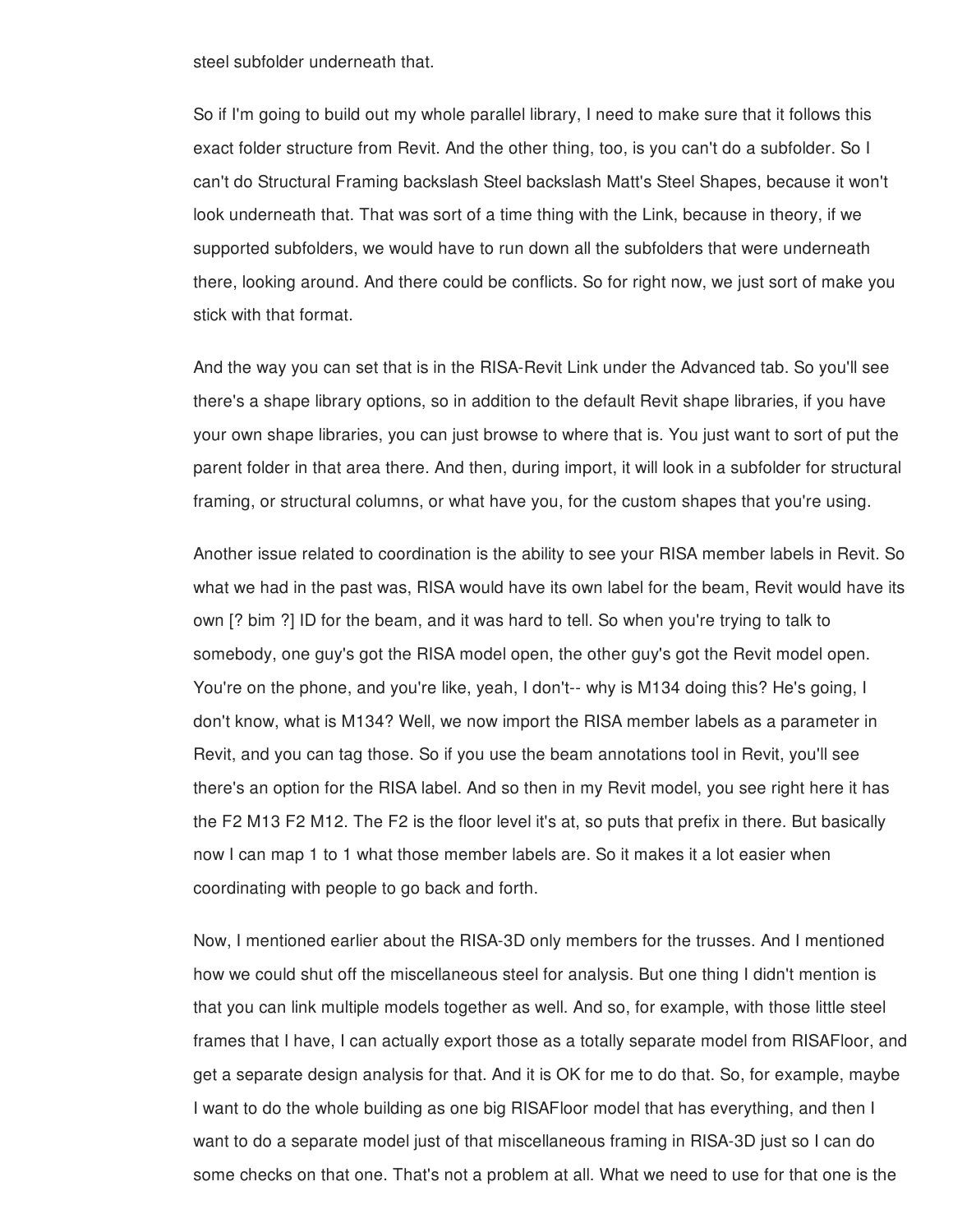Export Selected Items Only function.

So basically I would, in the case of this building probably, either select everything but these members in Revit, or otherwise shut off the analytical elements for these members, go out to RISAFloor, do everything that I need to do, and then as a totally separate operation, while RISAFloor is doing its thing, just grab only these members, check that Export Selected Items Only, and then send that in to RISA-3D.

Now, the only thing that I have to point out to you is that it's very easy to make mistakes with this workflow. So you need to be careful with what you do. And remember that you have that import backup and export backup folder, which is basically your undo function right there. Because it's possible, if you don't keep track of what items you had for selected only on subsequent roundtrips, you could start to basically get info from one model bleeding into another model, or vice versa. So it's not that it's a problematic feature from the perspective of how it works, it's just that you really need to pay close attention as the operator of the Link to be like, what am I sending out to where? But I want to make you aware that it is possible to do this, that there's no technological limitations to linking multiple RISA models to one Revit model.

Now the only thing that you can't do is, you can't link multiple Revit models to one RISA model. That's not possible. And the link will point that out to you. Because if you ever try to take a given RISA model that was linked to a Revit model and import it to a different Revit model, it's going to warn you. It's going to say that you're about to break the link with the previous Revit model. So I can't have Revit model A, Revit model B, and RISA model going back and forth between each other.

Now, that's the slide show. And as I said, if you guys want to leave your cards afterwards, or grab one of mine, I can send you guys this slideshow that has the screen shots in it. And it should be a handy quick reference. Now at this point, I'd actually like to go in and show you guys live how we can put all this to use in a sample model. So I'm going to leave the slide show now at this point and pop over into Revit. And this building should look familiar to you by. Now this is the sample building for this particular demonstration.

And so let's take a look first off at the coordinate systems that we talked about. So I'm going to pop over to a building elevation. And so what we see in here is, here are all my levels. And we can tell that these are probably at that project coordinate level system. What you can do in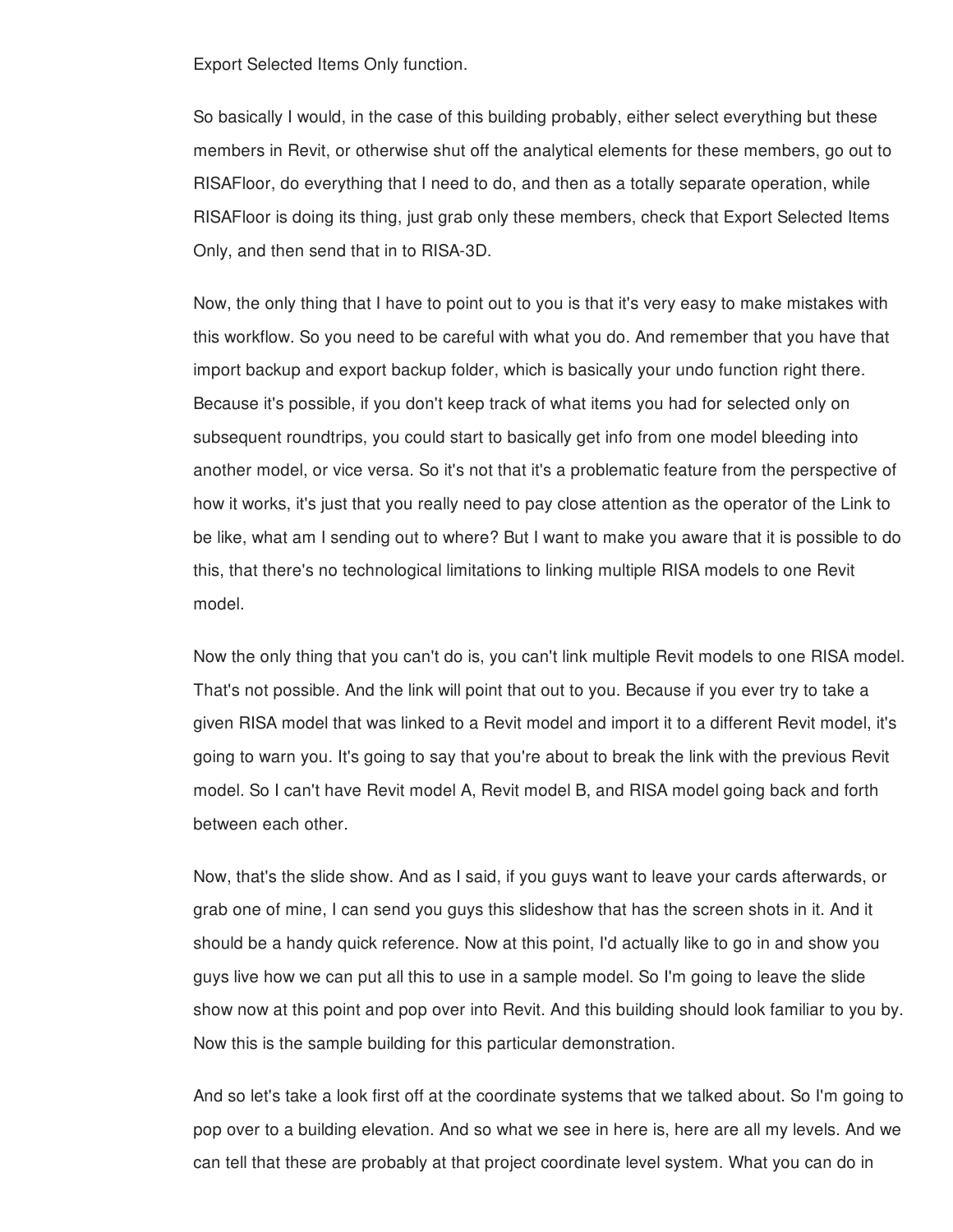Revit is click on a level, and you have to go up to Edit Type here. It's a little bit unintuitive, as to how you flip this. But if I go into Edit Type, I can choose whether the level's going to show me based off of the project base point or the survey point. So if I flip the survey point, now you'll see it flips to all those. So both coordinate systems are living in the Revit model at any given time. And it doesn't matter which one I have displayed here, because note that when I did that flip there, I could actually have a different view that had a different-- say my North elevation shows project, and my South elevation shows survey. That's possible to happen. So it's all about, when I export here, if I go up to Add Ins, I have my export to RISA button, it's all about which one do I choose here-- project or survey base point?

So for this particular project, it's very clear to me that we would want to work off of the project base point, so we're going to do that. And I'll hit OK on here. The next thing is the true North orientation. So if I pop over into level one. We'll see that here, our plan orientation is to true North. And so when you're in a floor plan, it's this dropdown right here where I flip between these. And I can set that to project North, and it will then orient it correctly for me here. So that's how you can see both of those settings back and forth within Revit.

All right. Now, coming back out here. I see that I have this low sloped roof. And I mentioned that if we want to take this into RISAFloor, analytically we have to flatten it. And you might know that if I look at my analytical model here, some of my elements are already up at that higher level, and some of them aren't. And the reason behind this is what's called auto detect. Basically, if I click on an analytical beam here in Revit, and I come over here to its properties, you'll see this analytical alignment. It just says auto detect. Auto detect is Revit basically trying to make its best guess as to where the analytical model goes. Sometimes it works right, a number of times it goes very wrong, too. So you need to pay close attention to this one. You can never really trust auto detect, and we're going to see an example of this as we go along a little bit further.

But for right now, for some reason, it seems to feel that these beams on the outside here should be up and flat at the floor level, but that these in-fill beams here should all be sloped down to there. We don't want that. So what you want to do in Revit is just highlight all of these beams. I'm going to filter it out so that it's just the beams that we have here. And I'm going to scroll down on the left here. And I'm going to change from auto detect to projection. And projection basically just means that I can put this wherever I want it to go, and this would be the z projection, local z, the lower case z is the vertical in Revit. I say, I want to project these all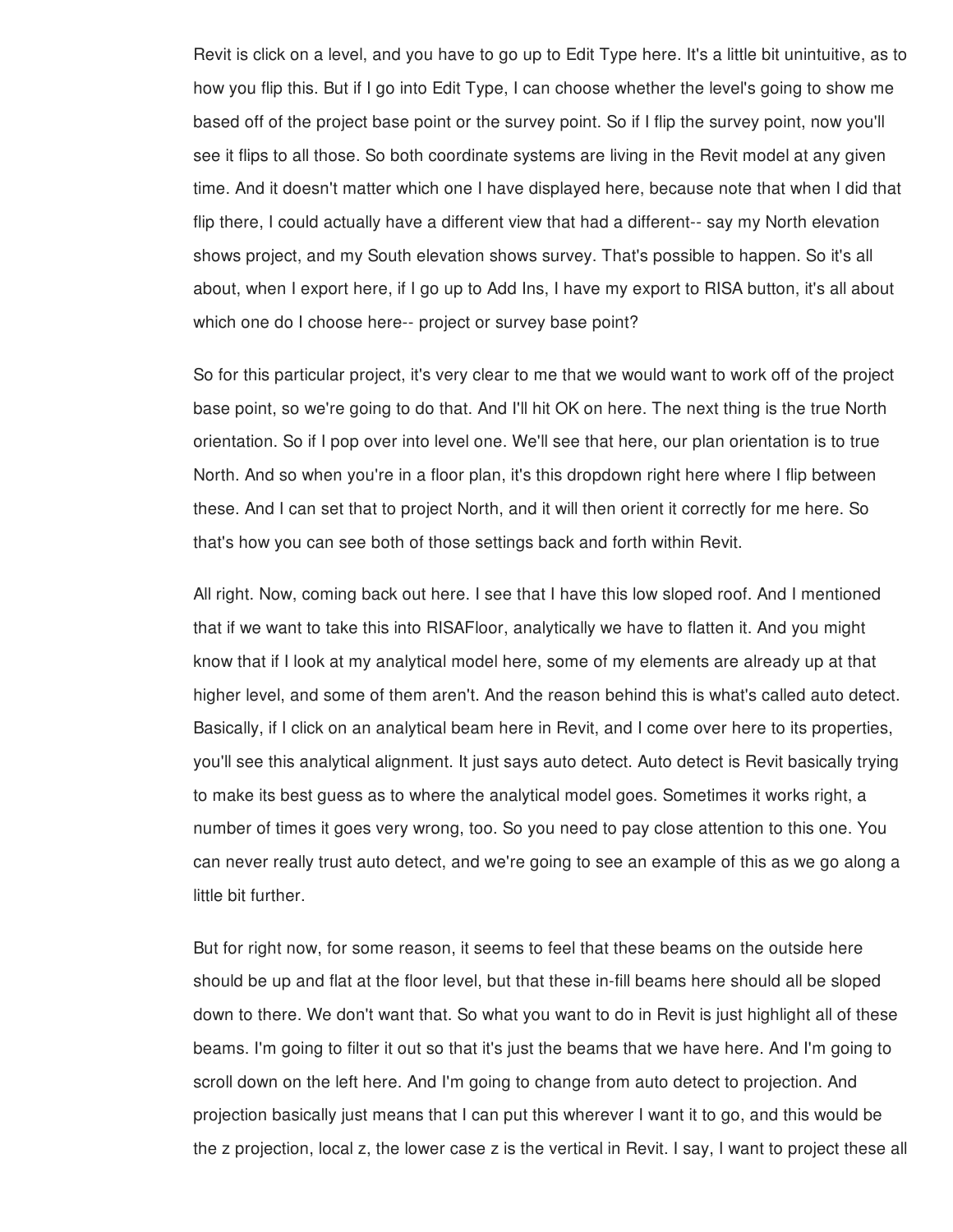to level three. And so if I choose level three, and then apply, it snaps them now all up to level three for me.

Which should be good, except for a funny little quirk that Revit has. If I zoom in, that beam sticks out past the girder. This is-- I don't know if it's a bug in Revit, or what-- but it's something that we've found.

### **AUDIENCE:** [INAUDIBLE]

**MATT BROWN:** Oh, yeah, so it's local to the beam. There you go. All right. Thank you. Yeah, see? I wish you would have been there when I first ran into this. What happens with this is, basically you will kick this over into RISA and get an instability. Because it'll say, this beam's not connected to that beam, because it shoots past it by whatever tiny distance. And so that's a problem. The way we get around that is by using the analytical adjustment tools within Revit. Funny, though, that it didn't pull it out away from this beam, either. So there's some level of smarts there, but then a not level of smarts on this end of it.

## **AUDIENCE:** [INAUDIBLE]

**MATT BROWN:** Oh, Revit. All right. So I'm going to pop over into my floor plan for level three here, and I'm going to shut off the model display, and turn on the analytical display. I"ll shut off the annotation as well. And so that way we can see this clearly here. What I'm going to do to prevent myself from getting these instabilities is I'm going to do an analytical adjust. And this is necessary from time to time to get everything to connect to each other. And so if I hit analytical adjust, I now have access to all the nodes here, and I can just pull those back so that they don't overshoot the beam. So I'm just going to pull that back to the beam here.

> So you'll find if you leave Revit and go over to RISA and you get instabilities in RISA, it almost always means that you need to come back into Revit and do analytical cleanup in Revit, because things just aren't connecting quite like they should. So I'll hit finish now that I've dragged those points back, and come back to my analytical model. And now it looks like everything's connecting up well. So we should be fine with that.

> Now, another thing that we have to take a look at is the floors as well, to sort of get away from that auto detect that we have going on. So I have these analytical floors as well. This is how RISA's going to interpret the diaphragm or the deck when we go over there. And what I want to do is change the alignment method for those as well to be a projection. So I'm going to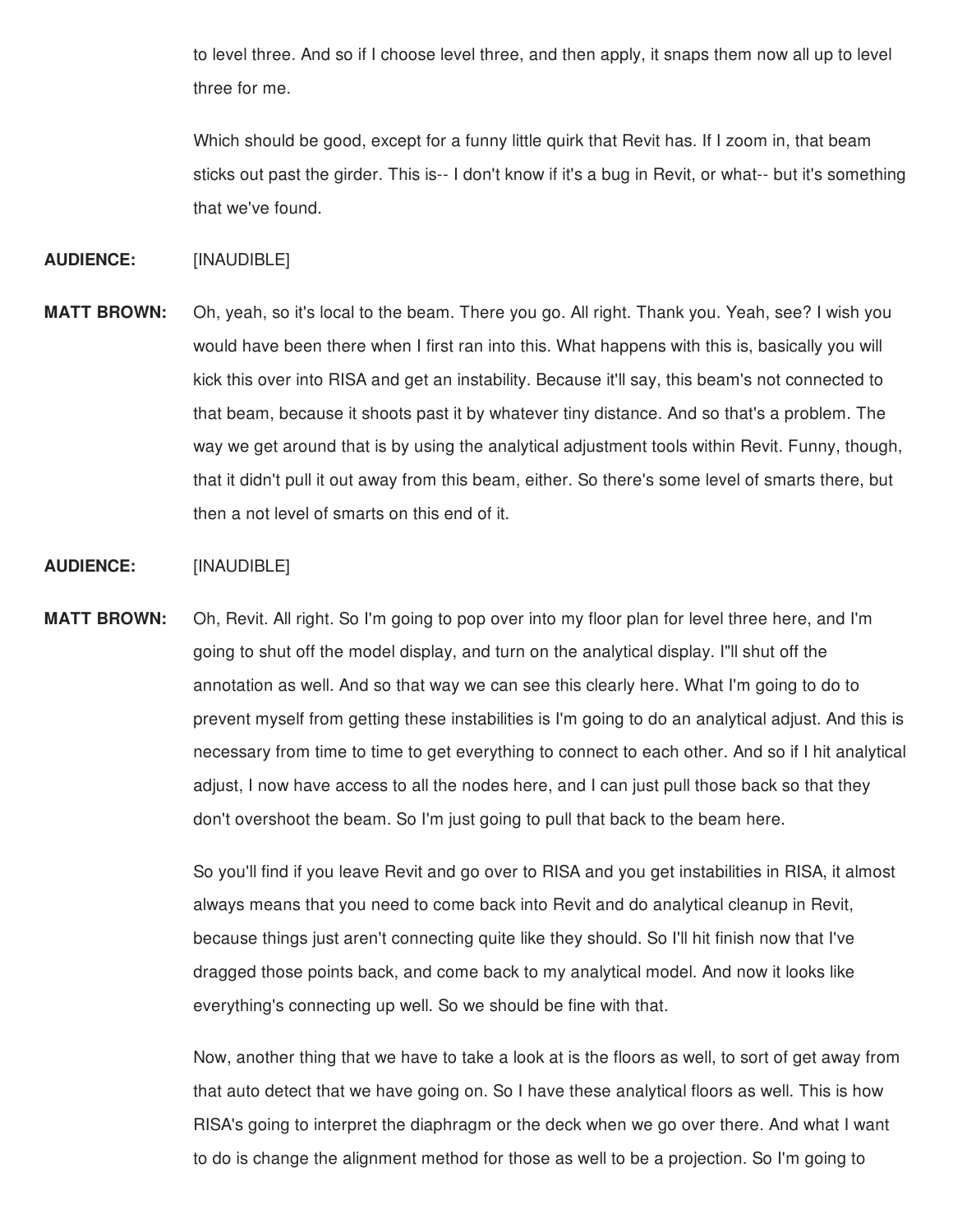project this floor in to level two. I'll take these two floors here-- this is just a plain metal deck and this is a composite deck here-- and if I go to analytical floors, again, we will project these to be level three on this one. And then another quirk of the way that RISA handles it. With a sloped deck, for reasons, we need to project the deck to be flat. Now it'll still be designed as sloped when we go over into RISAFloor here, but this is how the projection needs to be in order for that deck to come over correctly into RISAFloor, is flat on there.

All right. So now I've got that set up. Another thing that we want to do is get rid of the excess levels and designate which levels in here are going to be for design, and which ones aren't. And which ones are going to be for two-way elevated slab versus not. So if I pop back over to the 3D view for a minute, you'll see I have beams there up on levels three and the roof, but down here this is just a two-way concrete slab that's sitting on these columns. So I want a twoway slab design in this case.

So I will come over into here, and let's start up at the top. As I mentioned, with slope beams we always want to reference the bottom most level and go upwards. So this top of roof level will have nothing to do with us. Under add-ins here, I have my RISA parameters turned on. This is just a toggle. You'll see with it shut off, I don't have that RISA structural floor option there. If I turn it back on, here now that's present. So I want to say the top of roof is not RISA reason structural floor, so I hit Apply. The top of toilet stalls, also not a RISA structural floor. Bottom of roof is, but it's not an elevated slab. Three is, and not an elevated slab. And then level 2 is both a structural floor and an elevated slab.

Now if I want to get that two-way design, one other thing that I have to make sure to do is for this floor system, I have an Analyze As flag here. I want to say that's a two-way floor system. So by calling it out as the elevated and the two-way, we ensure we'll get the correct design when we go over into RISAFloor.

And you'll also note here that miscellaneous steel that I pointed out. That for the drawing purposes for this little channel to come up to the underside of that beam, that looks exactly the way that we would want it. So if I'm producing drawings from this, for construction, we're good to go. But analytically, these are just sort of floating here, and these are just going to tip right over when we go to do an analysis if we bring it over. But as I mentioned, these aren't really critical for the design of the whole building. I can do this as a hand calc separately, or I could export these out to RISA-3D as their own thing.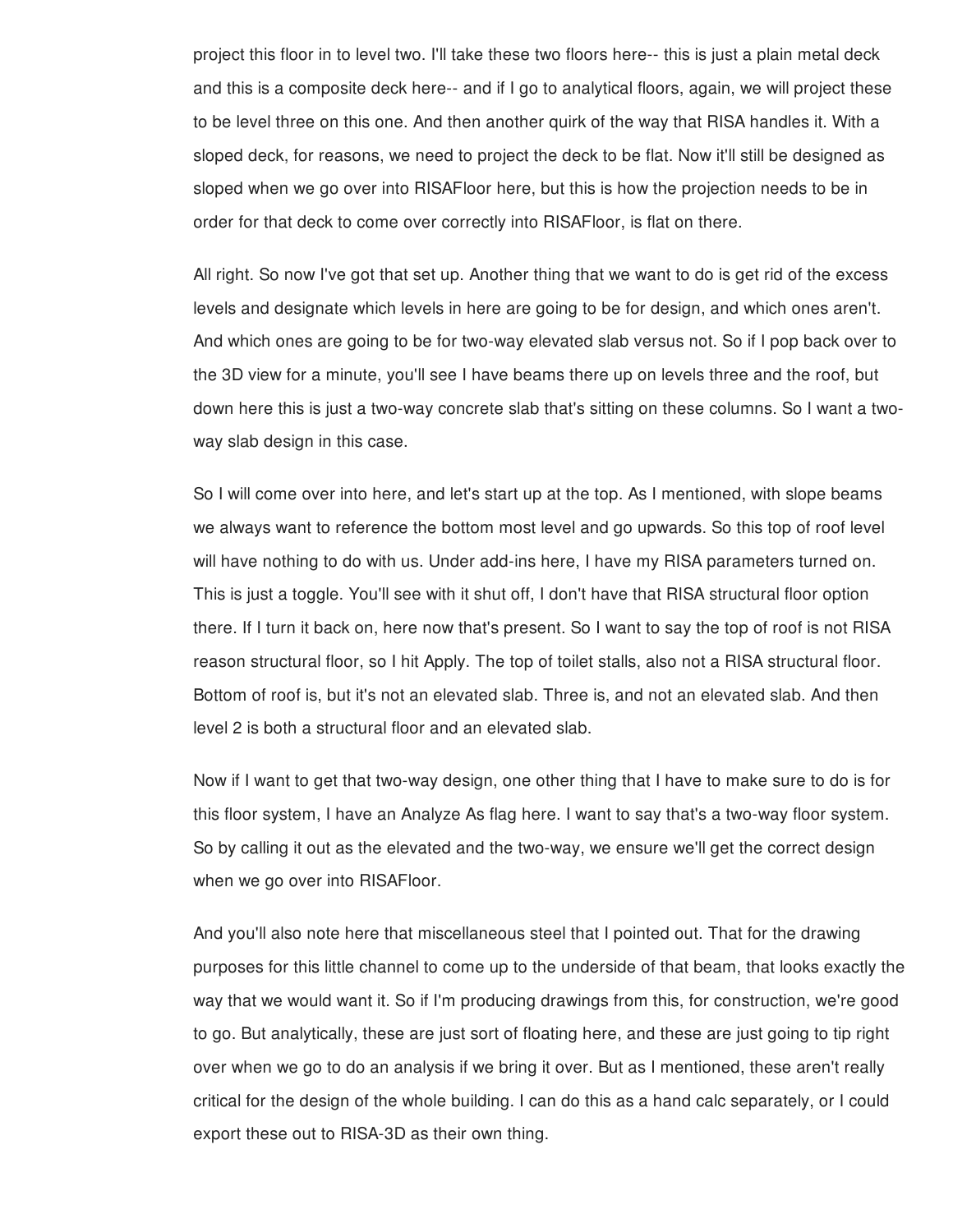So I'm going to select these elements here, and I'm going to go up to the filter here. Analytical Beams and Columns. And let's see here. You know what? I have to go to their physical counterparts. That's what I have to do. I can't select the analytical element and tell it it doesn't have an analytical element. So I come to the physical column. I'll uncheck Enable Analytical, I'll come over to the physical beam, again uncheck this Enable Analytical. So now those no longer have analytical components with them. And if I come to the analytical model, they're gone. So the RISA-Revit Link will pretend like those don't even exist at this point.

And then the little circular openings in the wall, you do that through the analytical adjusts. If I click that, you'll see there's this openings plus or minus box in Revit. If I click that, it has a checkbox for every opening on the wall, for me to indicate whether that should be in the analytical model. I'm going to uncheck that, and so then those openings don't exist in the analytical, although they still do exist for the physical model in this case.

All right. So at this point I've got the model cleaned up and I should be able to kick it out to RISAFloor. So let's go ahead and do that. I'm going to save the model here. And under addins, I'm going to say export to RISA, and let's just review our options real quick. If I export to RISAFloor, this is going to be a combined floor and 3D model, versus just exporting out to RISA-3D, and RISAFloor has a lot more tools for us to do this, such as that two-way concrete slab design. So I definitely want to go that way. We'll tell it to go ahead and launch the RISA program once I hit OK on here. I want the whole model to come out, so I don't need to say Export Selected Only.

We're going to go off the project base point. We're going to go to a project North. I want to export that analytical model so that I don't get the sloped beams coming down into RISAFloor. I can choose whether I want to have RISAFloor optimize the member sizes, or just check the sizes, in Revit. If you have a design that's dialed in and you've already, say, issued CDs at this point, but you have to go back and do something, strongly recommend doing the second option in here. Because otherwise, RISAFloor may just try to decide to resize all your beams for convenience. All right. So we're going to send out walls. I don't care about foundations in this case, but if I had modeled in a matte foundation or footings of the such, I would check those boxes. Everything else seems to be good here.

And let me just export this out right parallel to where the model exists. So I'm going to hit OK. It'll ask if I want to save the model. I say yes. And what it's done right now is it created that export backup folder. So we now have a snapshot of this model from right before the export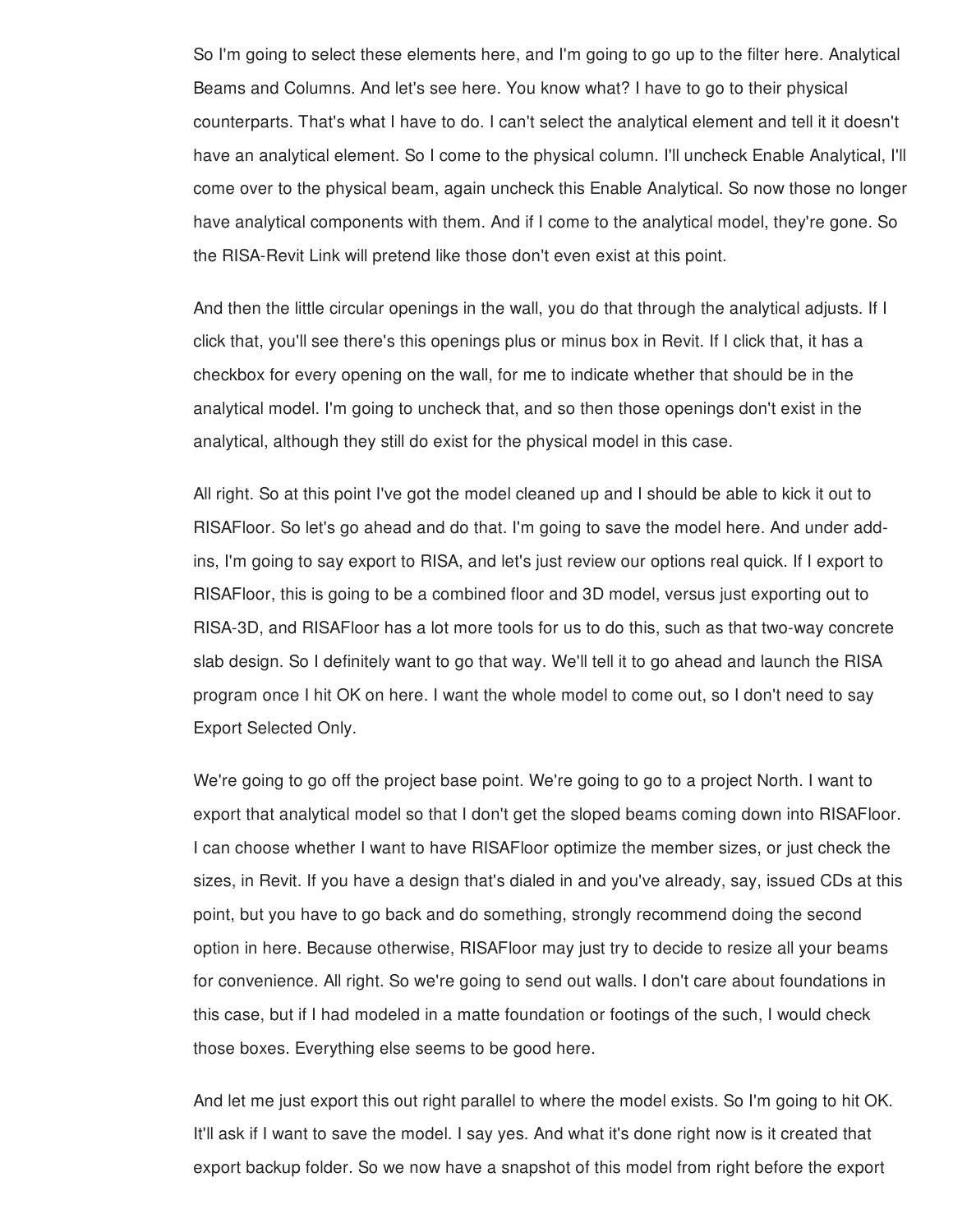occurred. Now I get a summary of what got exported, and I hit OK. And we go into RISAFloor. Give this a moment to load. Now, one thing that I find right away in here is that RISAFloor has all of the members in there as-- they're going to be exported as gravity members instead of lateral members. And what I want to do is I want to do a full lateral analysis in this case, as opposed to the gravity analysis.

But when I come back in the Revit model, what I can do to adjust that is I can change the properties of these elements. So I've just selected all the analytical elements in Revit now. And I'm going to go up here to Filter. And let's just grab the beams and columns in this case. And you see I have this Analyze flag in here. Gravity versus lateral. I want to flip this to be lateral, in this case. So I'll hit Apply. And then for the walls, I want to take a look at these as well. I want these to be gravity and lateral, and they are going to correctly export that way. Excellent. So now I save this.

Now. What happened in revit was, all of a sudden all of my analytical elements just went wonky on me. Now this is a Revit thing, this is not a RISA thing. What happens is, when I have elements that are set to auto detect-- as I mentioned, auto detect works well when it works well and it does not work well when it doesn't work well-- changing the property of this column from gravity to lateral caused the auto detect to reset. And suddenly, that column is no longer connected to these beams. This floor is no longer connected to this floor system. So you have to get a look at that as well when you change things in Revit when you're using that auto detect. So before we go back out to RISAFloor, so that I don't have these elements all goofing up on me, I want to come in and correct how they're done.

So I'm going to come in Analytical Adjust. And let me just pull my beam back to where it needs to go. Pull my column back to where it needs to go. On both ends of this sloped roof system. And we'll pull the column up there. And I'm just going to pull this in over here on the deck as well. So that it plays nicely with everything else. All right. Excellent. So now I've fixed those analytical problems that we had on the Revit end this case. So I'll hit finish.

### **AUDIENCE:** [INAUDIBLE]

**MATT BROWN:** This can occur anywhere in Revit, I've found. Yeah, basically with that, whenever something's set to auto detect, it can and will just change things around. One safe bet that you have is to just use that projection all over the place. If you set projection for all your analytical elements, they will stay where they're supposed to go.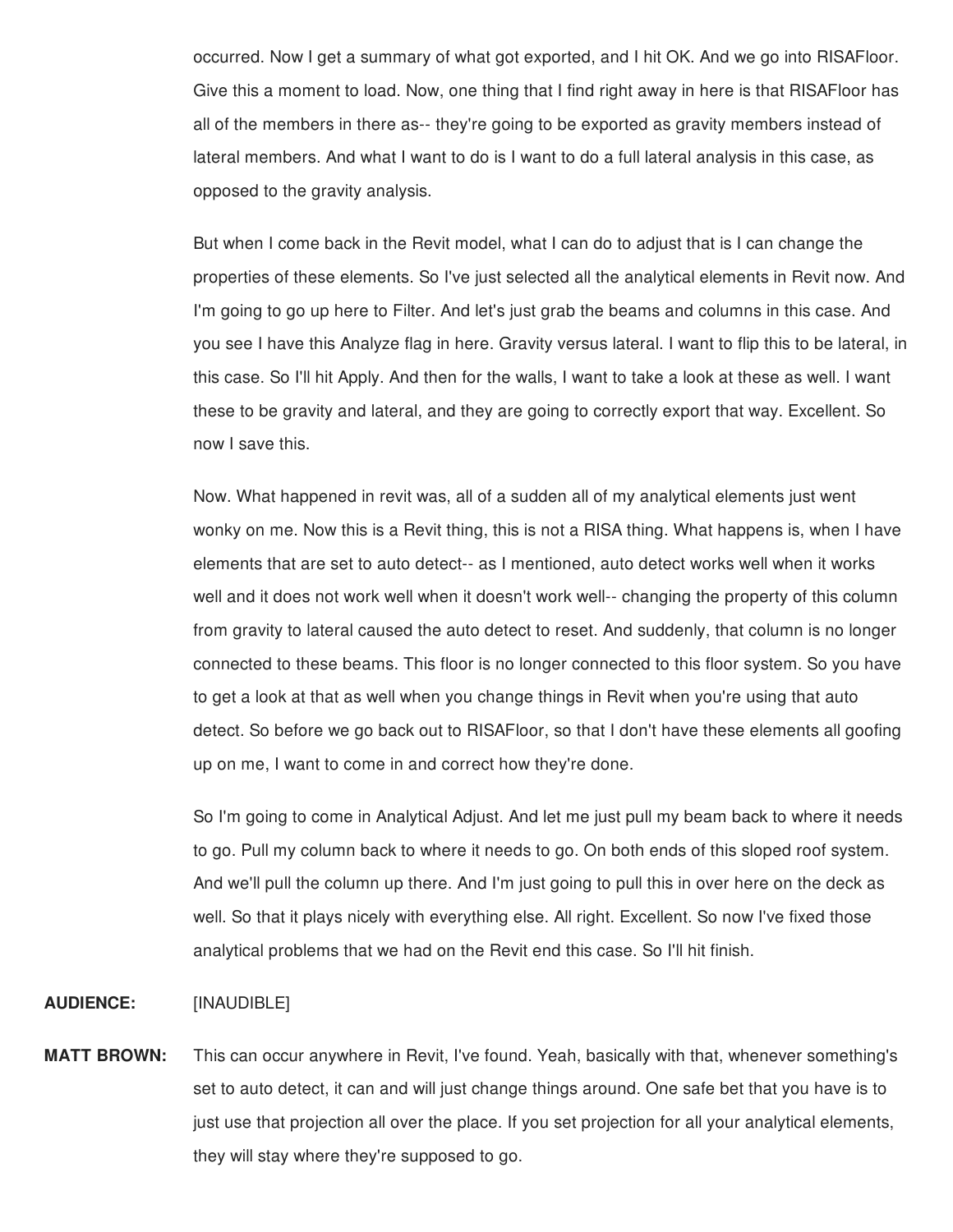All right. Yep? Go ahead.

### **AUDIENCE:** [INAUDIBLE]

**MATT BROWN:** Yes, exactly. What I'm indicating is that I want all these members to participate as part of the lateral force resisting system in the building. So I can pick and choose which members I want to be part of the gravity system here. But for this particular example, I actually wanted all of these to go out as part of the lateral force resisting system. And the reason for that is primarily related to the roof. When I have a sloped roof, whether I like it or not, due to the way that wind load acts on slope roofs, all of those roof purlins will be taking wind loads, which is a lateral force.

> All right. So-- oh boy. All right. So I've got a problem over there on the RISAFloor end, but that really doesn't matter, because what we're dealing with in this case is the Revit model. So now I have everything all cleaned up in the Revit model, it's all good to go in that regard. Something else that I can also do in here as well is I can define those 3D only members that I mentioned. And so I could actually come in here in this case on this bottom of roof situation and put in members that will only export themselves out to RISA-3D.

So if I go to the bottom of roof level, I could come along right here and add additional beams in, say, this angle, for example. And the structural usage for that I would set as horizontal bracing. And so then when I draw that across here in Revit, then that element will just export out to there instead. And let me go back out to the 3D model so we can see that more clearly. So here, this would then be considered a RISA-3D only element that would allow me to build out that truss in this case.

All right. So that is how we would send all this information out into RISAFloor for analysis. Let's take a look now, as I mentioned, to the steel connections, and how we can roundtrip that. That's a brand new feature that goes in the RISA-Revit Link. So I'm going to close out of this Revit model right here, and I'm going to open up another one that I have called Connection Frame. And in the connection frame model, what what I've got here, so you can see. It's just very straight forward. I just built a little four-beam four-column model to illustrate this. In this case, I want to export this out into RISA-3D so that we can get analysis of it, come back from RISA-3D, and then get designs for the connections on these members and have those connections actually in the Revit model.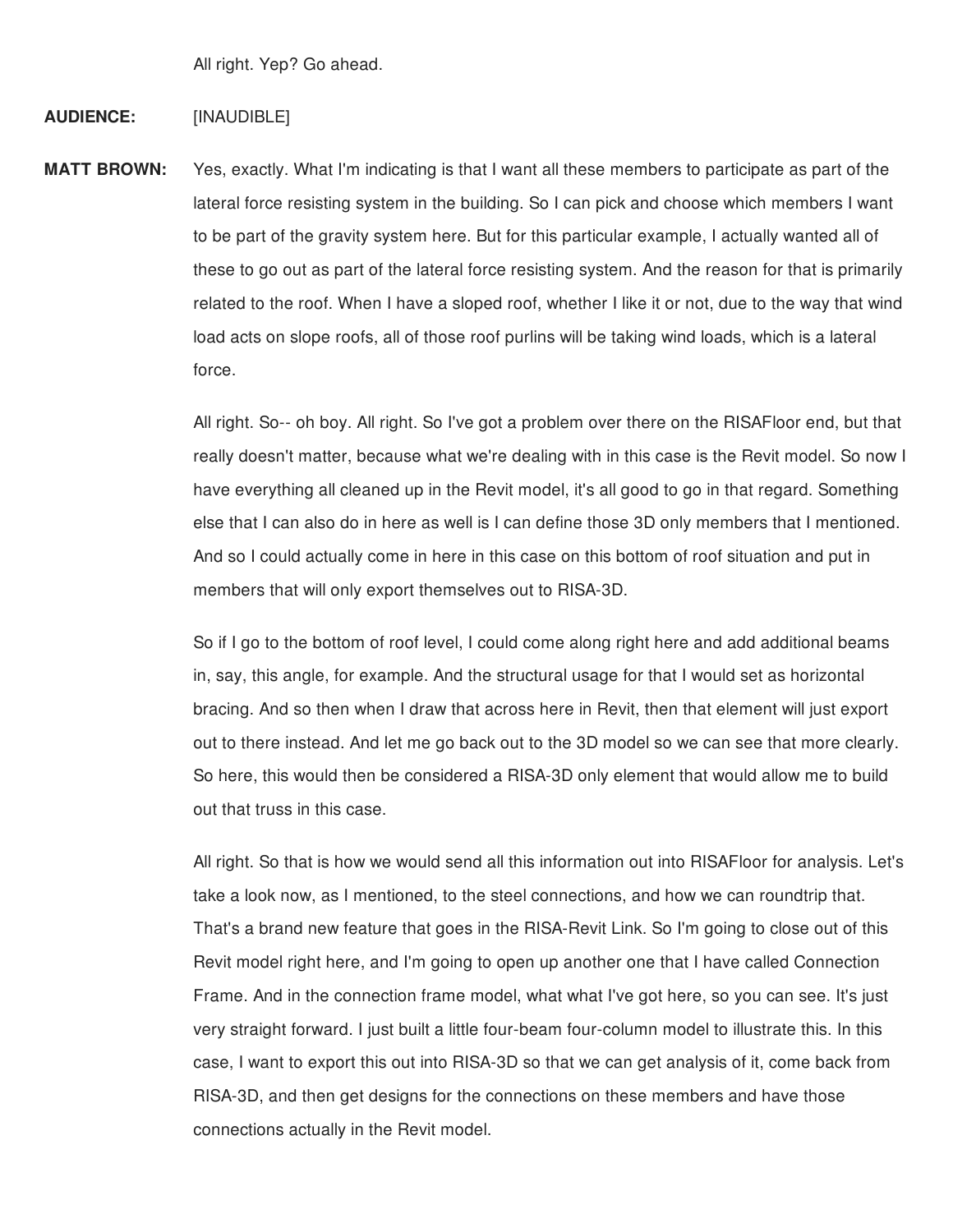So to start with, let's take a look at the analytical model here real quick. I want to set these beams to be pinned ends. I'm going to select all the beams in the Revit model. And you'll see here that we have the end releases. There's fixed, pinned, and bending moment. Bending moment means that the torsion is fixed but the strong axis and weak accents are pinned. I'd strongly recommend using that over the full pinned, because if you release torsion on both ends of a member, you'll almost always get a torsional instability when you go in to RISA-3D. So this bending moment is a better choice. Now, also, you may not know this, but you can actually add your boundary conditions directly in Revit. If I go to the Analyze tab and say Boundary Conditions, I can come in here and say Fixed, and I can drop these analytical boundary conditions at the bottom of each column, so that when I go in to RISA-3D, I don't have to bother doing that either.

So with that set, I can now save and export. We'll export out into RISA-3D in this case. And I'm going to say, go ahead and bring the boundary conditions over, and hit okay. And so now, this should create the RISA-3D model for me. With just four beams and four columns. There's my RISA-3D model. Pinned, fixed, so on and so forth. And let me just set up a couple of load cases here real quick. And so if I come up here under-- oh, looks like I exported over the previous one that I already had. Oh, great. So we don't even have to set them up. I overwrote the previous model I had. So here you can see I have a self weight set up. I have a superimposed dead load of-- looks like 80 pounds a square foot, and a superimposed live load of 100 pounds a square foot on this model. Under load combinations here, I've set up two load combinations-- dead only and total load. I'm going to solve here. And it looks like I need to do a model merge in this case, because I've probably got something doubled up in this case. Ah, it's under the boundary conditions. Perfect. So let's get rid of the duplicate entry that I've got here that was created just because I exported over the previous one. There we go.

So now after I solve, I can take a look at suggested design. And the program may recommend that I upsize or downsize some of these members. In this case, I'd never set my unbraced lengths, so I want to come in here and make sure that my unbraced lengths are set to one foot for those beams, so we're saying that it's fully braced. And I want to tell the columns that those are going to be part of the WF10 design list, so that way it's only going to pick out nominal 10 inches. So in this case, it's recommending that I downsize some of these columns and upsize some of these beams.

So I hit solve again using suggested shapes. And again. And what I've done here now in RISA-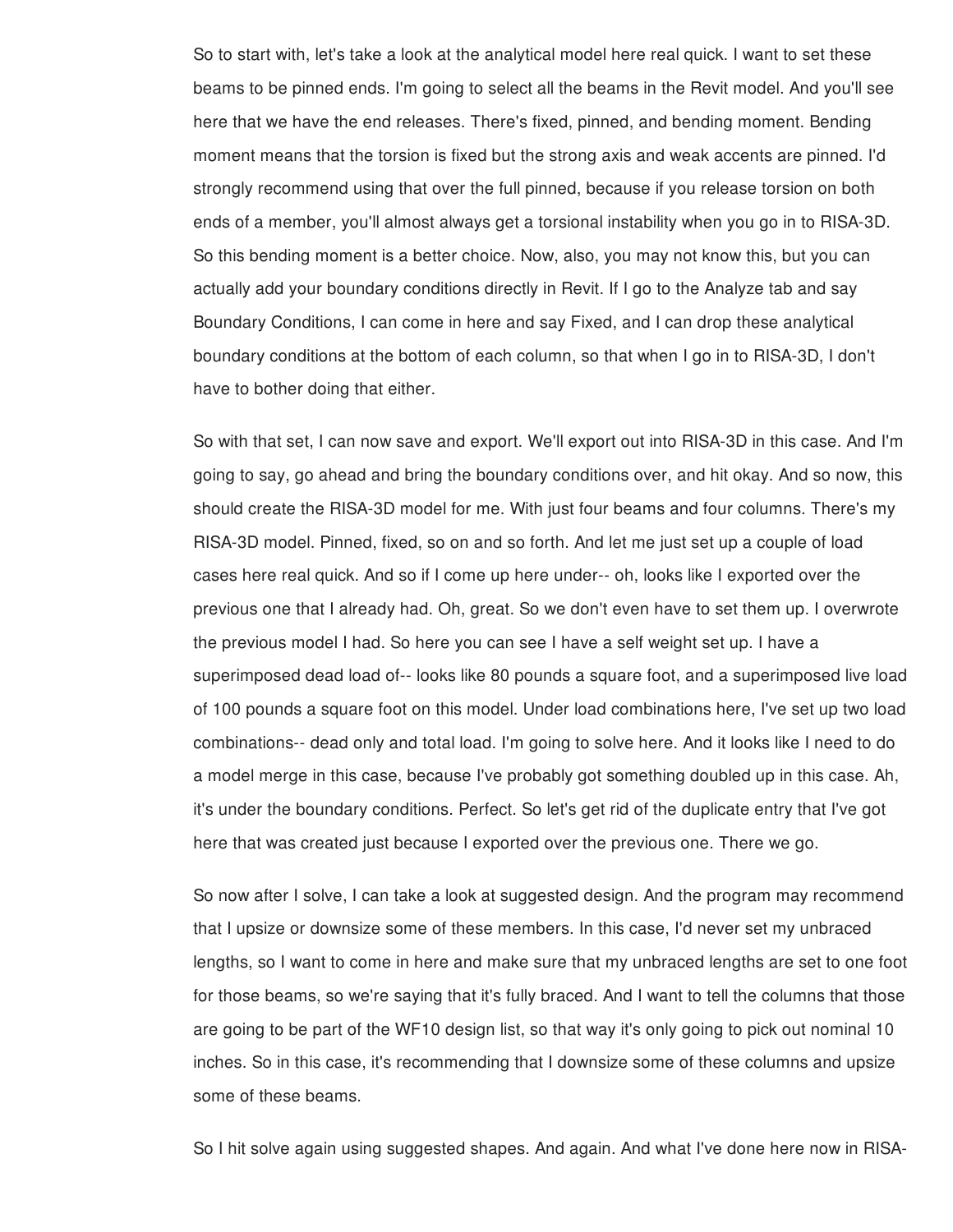3D is I've optimized these members for the load that's applied to them. So if I click on one of these beams, for example, we can come in here and take a look at the envelope detail report. That will show me the maximum, minimum, and reaction. So you see I have a 52 kip end reaction, and that's using ASD in this case. So now I just hit Save in the RISA model. Save my results. Now keep in mind that these forces we see here-- 52 and 50 on each end of that beam-- as our envelopes shear reaction.

I'm now going to export my exchange file for this one. And then in Revit, it I'm going to import from that RISA model right here. And so I want to make sure that I import boundary conditions, most importantly beam end reactions. And I'll hit OK. This is notifying me, by the way, it's never a good idea to leave your RISA model open in the background. So it tells you ahead of time, hey, are you sure you want to do this? Whenever I get this warning that says the RISA model's currently open, I'll just step over to RISA and exit real quick. And the reason for that is that sometimes the Link has to-- even though we're going into Revit-- it has to write some info back out to the RISA file. And if the RISA file's open, we can't write the info to it, because Windows treats it as a read-only file in that case.

All right, excellent. So now I've brought my beams over, and my new beam sizes into the Revit model. You can see everything's color coded yellow, which means that things were modified since my last export. All right. Here's where the cool thing is. So in Revit, starting with Revit 2017, they now have connections directly in the Revit model. So what I can do up here under Structure is I have this Connection option, and if I click on this little arrow to go into my Connection options, what this will let me do is pick out a connection type, like, say, a shear plate, for example. And so if I hit OK on that, I can now assign shear plate connections to multiple members. So if I grab these two members here, what I've done is I get this little symbol here-- it's easier to see when I do it in a wireframe-- it's this little circle with two lines. That indicates there's a connection between those two members. And I can do the same thing between this beam and this column as well.

So now I have two different connections. And these are occurring at the member center lines, which is why they're at different elevations in that case. And if I grab both of those connections, I can actually change those to be shear connections. So I'll choose shear plate in this case. And we'll give it just a second here. The first time you put the connection in, it takes a little while to load them all in.

All right. So those have now been created. And if I switch that over to a fine view, in this case--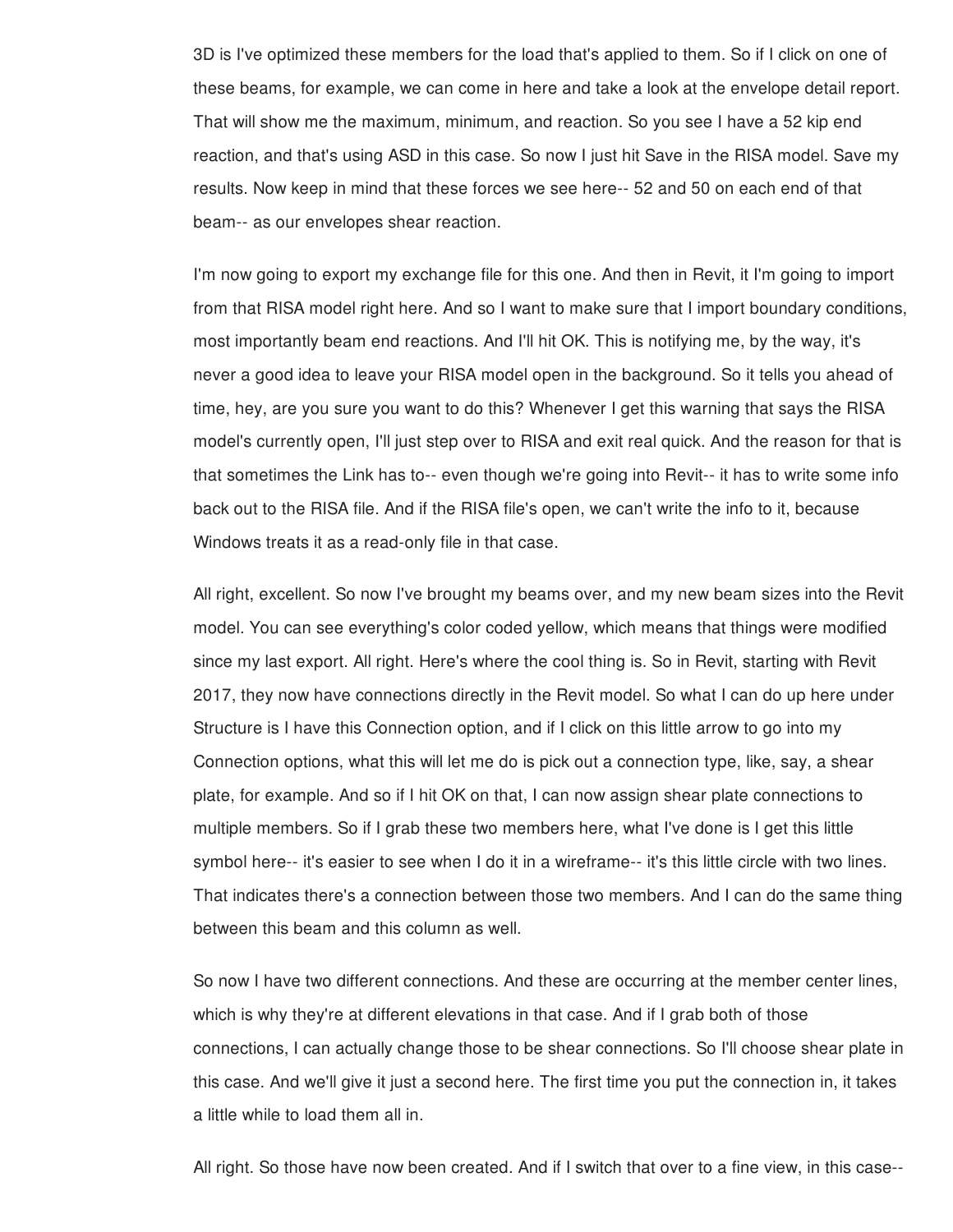there we go. Now I've got it to refresh. Now you see I actually have a shear plate connection directly in my Revit model. Now, it just picked some default values in this case. There's no smarts to this. It's just basically, how many bolts can I fit on here, and that's that. This is where the new feature comes in. This is something that's going to be released in the spring as part of the final Revit 2017 Link, and we're going to be taking this forward from there. Is, if I click on the beam here, let's say we take this big old girder that I've got, and I'd take a look at its analytical element. You remember we imported this from RISA, and we imported the end reactions. I can look at the member forces in here-- and you see the member forces, 52 kips and 50 kips on each end of this. That just came directly from RISA. These forces are now going to be used to do the connection design for the Revit connections.

And so what I do now is, under add-ins, I'm going to go to this export connections-- which doesn't exist yet, but you guys will see it when this finally gets released to the public. And when I click on that, that is going to allow me to send these connections out into RISA Connection, which is our steel connection design software. So here it pops up this dialogue box, and we can choose what we want to do. In this case I'm going to tell it I want it to launch RISA Connection. Asks me what code I want to design these connections to. So in this case, I'll do the 14th edition ASD, but I can do 13th or 14th ASD or LRFD, or the Canadian codes as well, are all options for me. And then I will just point to where I want to create this. Let's just go ahead and create it out on the desktop is fine. And hit OK.

It's going to give me a list of all the connections in the Revit model that it exported out to RISA Connection. And then over here in RISA Connection, you see, it has created it exactly as it was in the Revit model in that case. So now I can solve in RISA Connection. And it solves for those design forces, like we see right here, for example, the design shear load is 52 kips, that came through from 3D through Revit into here. And at this point I can change parameters of this. So for example, maybe I want to go to three bolts, three rows deep on here. Let's just pop into a 2D view. Let's take this out to a 10 inch plate in this case.

So I can try a totally different bolt arrangement and solve. Now in this case, this fails. Maybe we would want to take this up to maybe five bolts per row, or something like that. We're getting closer. Let's try six. All right. That passes. So now I can make a change like this to the bolts on there. Or in this case, this seems to be a bit overkill. I don't need to go to multiple rows. So maybe I can just drop that down to four bolts, or I could even drastically increase the bolt diameter. Let's go to inch and a half bolts in this case. And just put those at a wider spacing,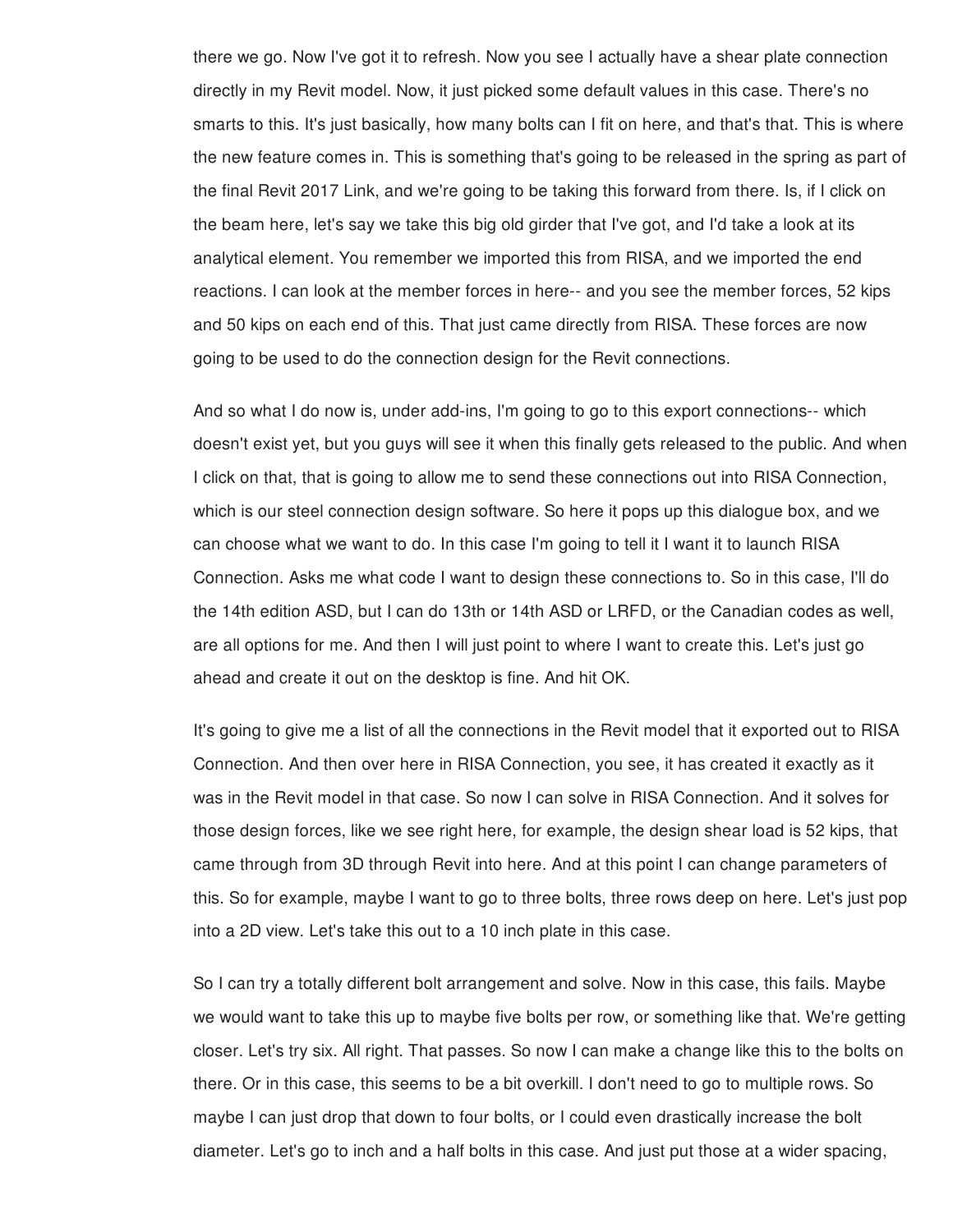comically oversized, but we'll just go with this for example.

So I've sent all of my connections from Revit into RISA Connection. In here is where I'm doing all of my actual engineering checks. So I'm getting all my pass fail. This is checking bean block shear, shear yield, geometry restrictions, weld sizes, weld designs, all of it. Everything related to the connection design is all done. Now I just save in RISA Connection and go back in to Revit. And I say Import Connections. I'll exit that connection file, by the way. And just hit OK. And hit OK again. And what that does now is that is going to update all the connection information right in the Revit model.

Now, what's cool about this, aside from the fact that we can see these connections in the Revit model, is that Autodesk has it set up now so that Revit can transfer this information directly into Advanced Steel. And so now you could actually-- as the engineer-- do your own connection designs if you need to. Especially in California, we need to do that. Get those connection designs into your Revit model along with the rest of your design. And this can be sent straight to the detailer and fabricator for them to take it from there. And so that makes the whole shop drawing process a whole lot easier as well, because they have your model. And in fact, they're still flushing it out, and we're still flushing out with Autodesk-- we work very closely with them, how this is going to work-- but they have settings like Approval Status in here as well that we're going to rig up to this. So that way, not only do you put your connections into the model, but then you can actually just right in Revit say, yeah, all these connection designs are approved for fabrication. So, should save a lot of time.

So, that's it for the new features anyway. But as I mentioned, too, feel free to drop off your card or grab one of mine to get a copy of that hand out or for any questions. But I'm in no hurry to get out of here. So if you guys have any questions, I'd be glad to take them at this time.

Oh. Thanks. Oh, please do rate and review me, by the way. I've been trying to get Best Speaker every year, so if I can get it this year, that would be great.

Yep.

#### **AUDIENCE:** [INAUDIBLE]

**MATT BROWN:** No, because we didn't start doing development for Connections until Revit 2017 came out. And so all development on older versions of Revit has halted. So basically, we never go back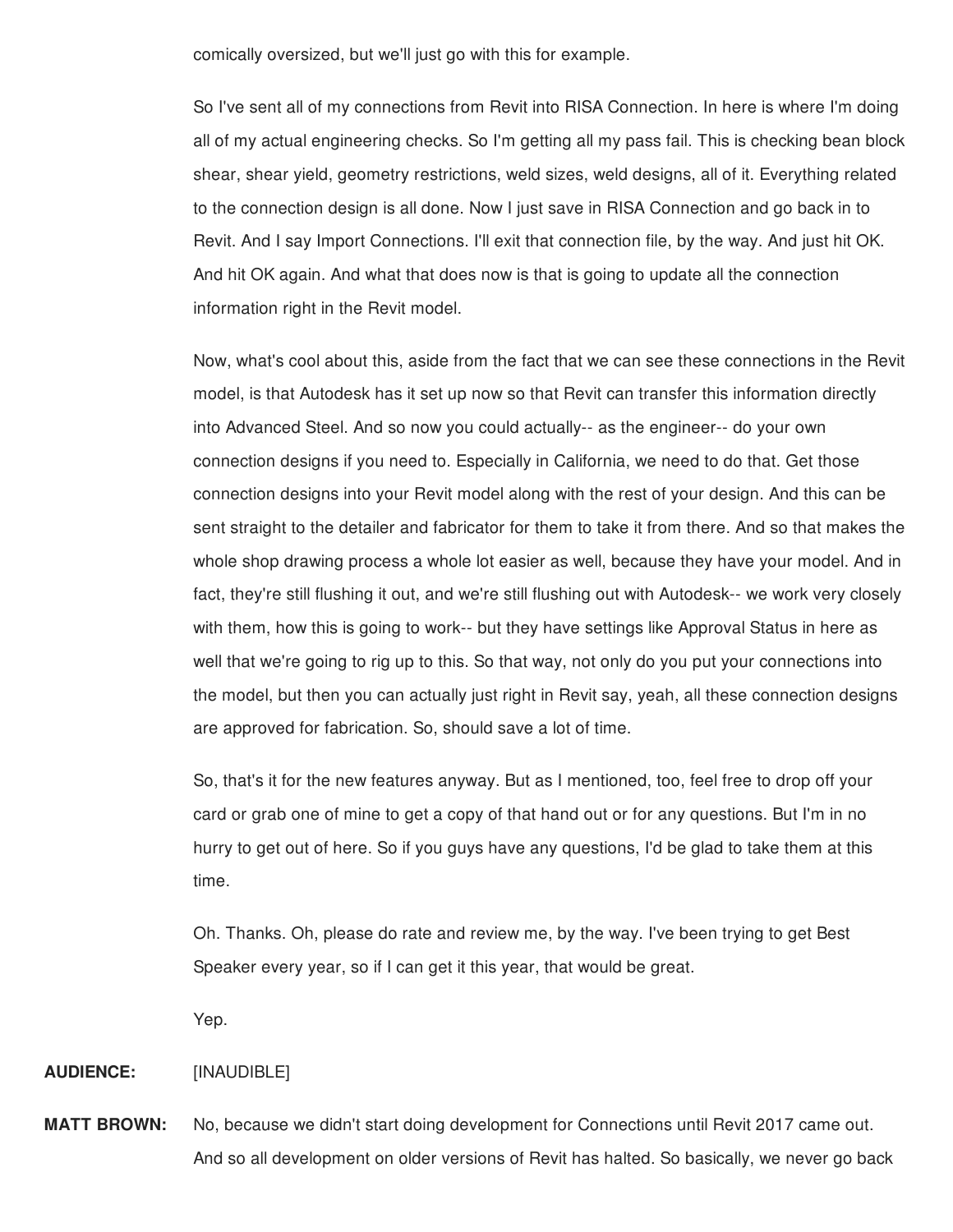and add stuff to the old versions.

**AUDIENCE:** Awesome, thank you.

**MATT BROWN:** Yep. Yeah?

**AUDIENCE:** I was wondering, when I [INAUDIBLE] computation time. And I, in RISA, prefer to work in [INAUDIBLE] element model [INAUDIBLE] And I'm wondering if [INAUDIBLE] because it doesn't analyze wall panels properly, [INAUDIBLE].

- **MATT BROWN:** No, it doesn't.
- **AUDIENCE:** So, is there a way around that?
- **MATT BROWN:** Not currently. The biggest issue is that we don't have a analog between, like, eight node solid elements on the RISA end, and something in Revit that would be similar. So sadly, I basically have nothing for you. I wish I did.
- **AUDIENCE:** Is that going to be anything you guys might be looking at in the future?
- **MATT BROWN:** It's something that we would need-- on Revit's side, they need to come up with something that matches that. Because it's all one-to-one mapping. So if you call it a wall in Revit, it's going to come over as a wall in RISA. If it's a brick in Revit, then I can make a brick in RISA, but there's no brick in Revit yet, so I really can't drive that.
- **AUDIENCE:** [INAUDIBLE]
- **MATT BROWN:** We could make that work as a one-way thing, but we could never make that work as a twoway thing, because then, if I bring all these over as plates, and I say this plate-- change the thickness of this one and not that one and then come back over, it just won't work out, unfortunately. So, sorry we can't help you in that regard. Maybe someday something will get figured out, but I've got to be honest. We've got some other items that are higher up on the priority list at the moment. I know, it sucks to be a niche engineer. Yeah, sure. Other? Yeah?
- **AUDIENCE:** I have a question. So my company does a lot of erection engineering, so often we get Revit [INAUDIBLE] and we want to input that into the [INAUDIBLE] don't have a lot of control over how [INAUDIBLE] structural Rivet model. We've had issues in the past of, when we bring it into RISA, all the nodes [INAUDIBLE]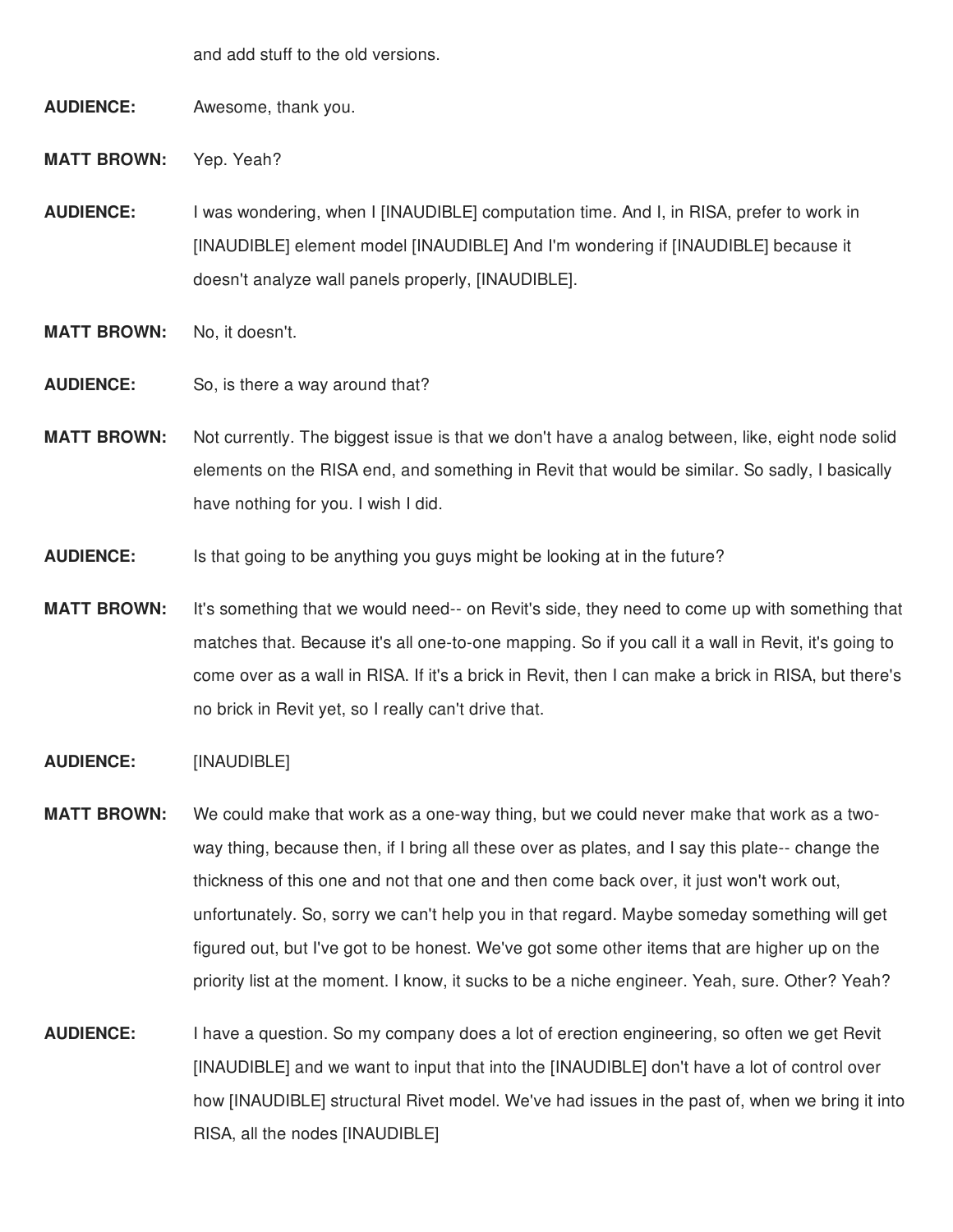**MATT BROWN:** It's-- a lot of that Revit, the analytical model, is a mess, probably, in Revit. And so you'll have to spend the time to clean up that Revit analytical model at that point. And that's-- yeah, because that's basically-- I'm sure if you open up the analytical model, you remember how we saw those beams overshooting the girder? Your Revit model's probably riddled with that. And so then you've got to go in and fix it. Yeah, and the analytical adjust tool is really handy. So that's where, instead of trying to figure out through projections how to get it there, you can just grab a node and be like, no, you're here. Stay here.

Yeah?

- **AUDIENCE:** Is there a way to simply export just geometry [INAUDIBLE] nodes, and [INAUDIBLE] member orientation [INAUDIBLE] coordinates, rather than messing with the analytical model? We've tried that with analytical model, what we're doing, messing with analytical model. And if we're designing a 50-story building, that gets pretty ridiculous. So we don't-- that's one of the main limitations of that. So [INAUDIBLE], if we can actually export those nodes straight into [INAUDIBLE], Is there a way, with your tool, to actually just export [INAUDIBLE]?
- **MATT BROWN:** Well it exports the nodes in the members, so you can correct the nodes, basically, once you get over into RISA. And if you choose physical model when you go over into RISA, then it will- you know, if the elements were physically connected in Revit but not analytically connected, it's that-- and then that dropdown of physical model, they will be connected when you go into RISA. But otherwise, too, RISA, in-- I think it was version 14, like, a more recent one-- we added a bunch of trim and extend tools that have made it so much easier now to clean up bad Revit models. Because I totally understand the situation where you may not be able to control the Revit model. The Revit model may be owned by a different guy in your company, and that's his thing, so you can't just go in there and start messing with the analytical. You just have to live with what he hands you. At that point, then, if you're in RISA, you clean the whole thing up in RISA. And then when it goes back into Revit, it'll automatically fix the analytical model in Revit to match whatever you did in RISA.

Yeah?

# **AUDIENCE:** [INAUDIBLE]

**MATT BROWN:** When you say analytical model is off, regardless of whether you're exporting physical or analytical, we've interpreted that as ignore this member. So we just will not export it. Because we had to have a flag somewhere in Revit it to be like, I don't want this to be linked with RISA. I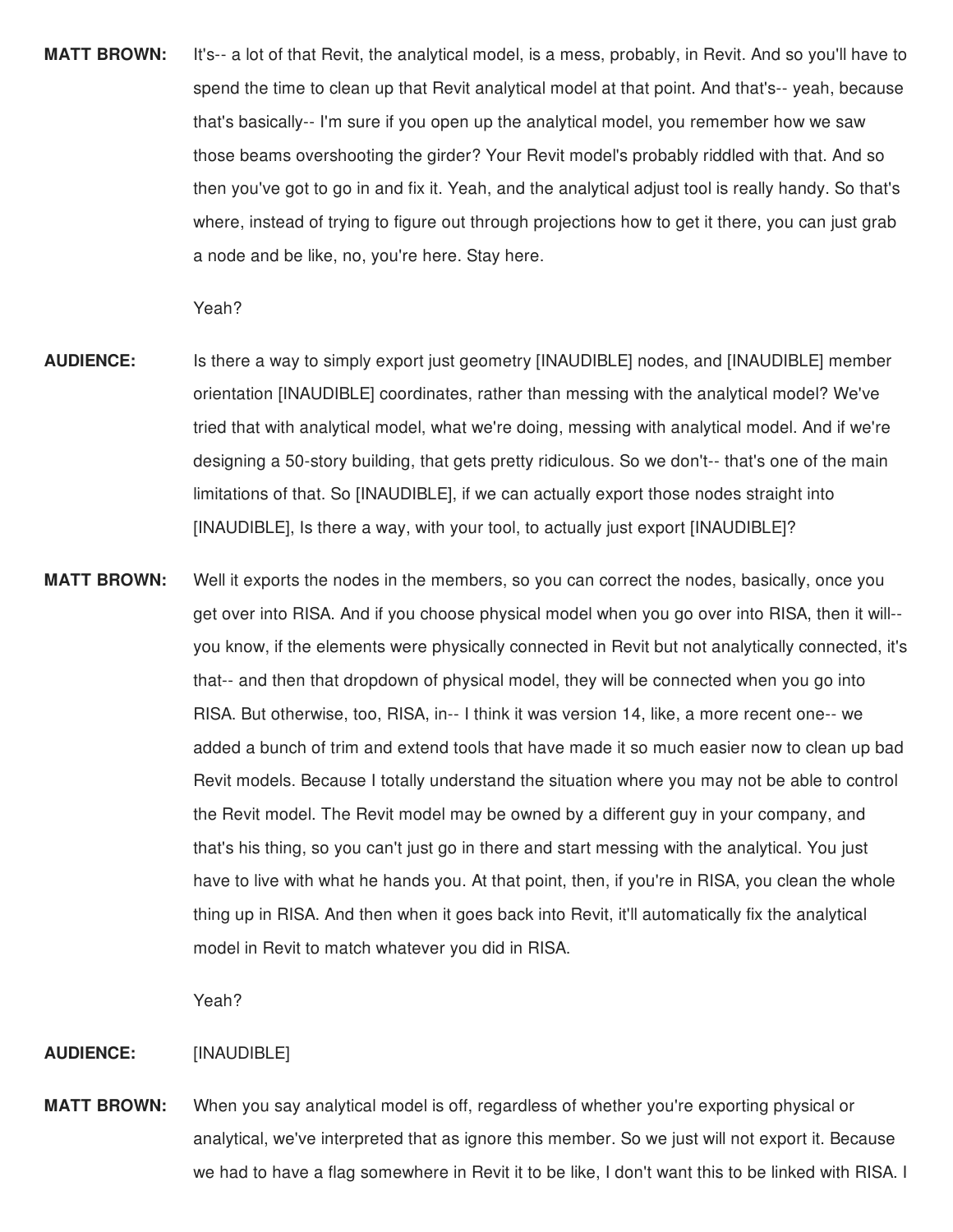don't want it to go out to RISA, and I don't want it to get messed with when I come in from RISA. And that Enable Analytical checkbox was sort of the most logical thing for us to do.

- **AUDIENCE:** [INAUDIBLE]
- **MATT BROWN:** Yeah, basically. Which one's cleaner, is generally how I look at it. Which one is better? Because I've seen models, too, where the analytical model's great, but the physical model, the drafter'll get lazy and draw the beam to the face of the other beam. But if you actually look at the nodes that define the beam, they're six inches away from each other. So that could be a mess and the analytical could be good. You never know.

Oh, yeah. No, no, go ahead.

- **AUDIENCE:** [INAUDIBLE]
- **MATT BROWN:** You know, I don't think that we do. That's a good idea, though. Yeah.
- **AUDIENCE:** [INAUDIBLE]
- **MATT BROWN:** OK. Yeah, well actually, then, if you wouldn't mind shooting me an email with that, just because I'm sure I'll forget it by the end of today. But then when I get back to the office, I'll put that on the to do list. And that's something that we could get in in our update that's coming in in a few weeks here I'm sure. Yeah, of course.
- **AUDIENCE:** In RISA-3D, I'm trying to export it from Revit to RISA-3D, is there any way to have a point load on basically a slab come through? Because there's no--
- **MATT BROWN:** Oh, no. Because RISA-3D doesn't have a concept of a floating point load in that case. Yeah, so there's--
- **AUDIENCE:** [INAUDIBLE]
- **MATT BROWN:** Yeah, exactly. Yep. Anything else? Yeah.
- **AUDIENCE:** Out of curiosity, we [INAUDIBLE], and we've got a couple new engineers, [INAUDIBLE] Do you guys do any trial where we can bring in a suite of it and try it out for a couple weeks, or--
- **MATT BROWN:** Absolutely.
- **AUDIENCE:** [INAUDIBLE] platform for that area. [INAUDIBLE] training, as well?